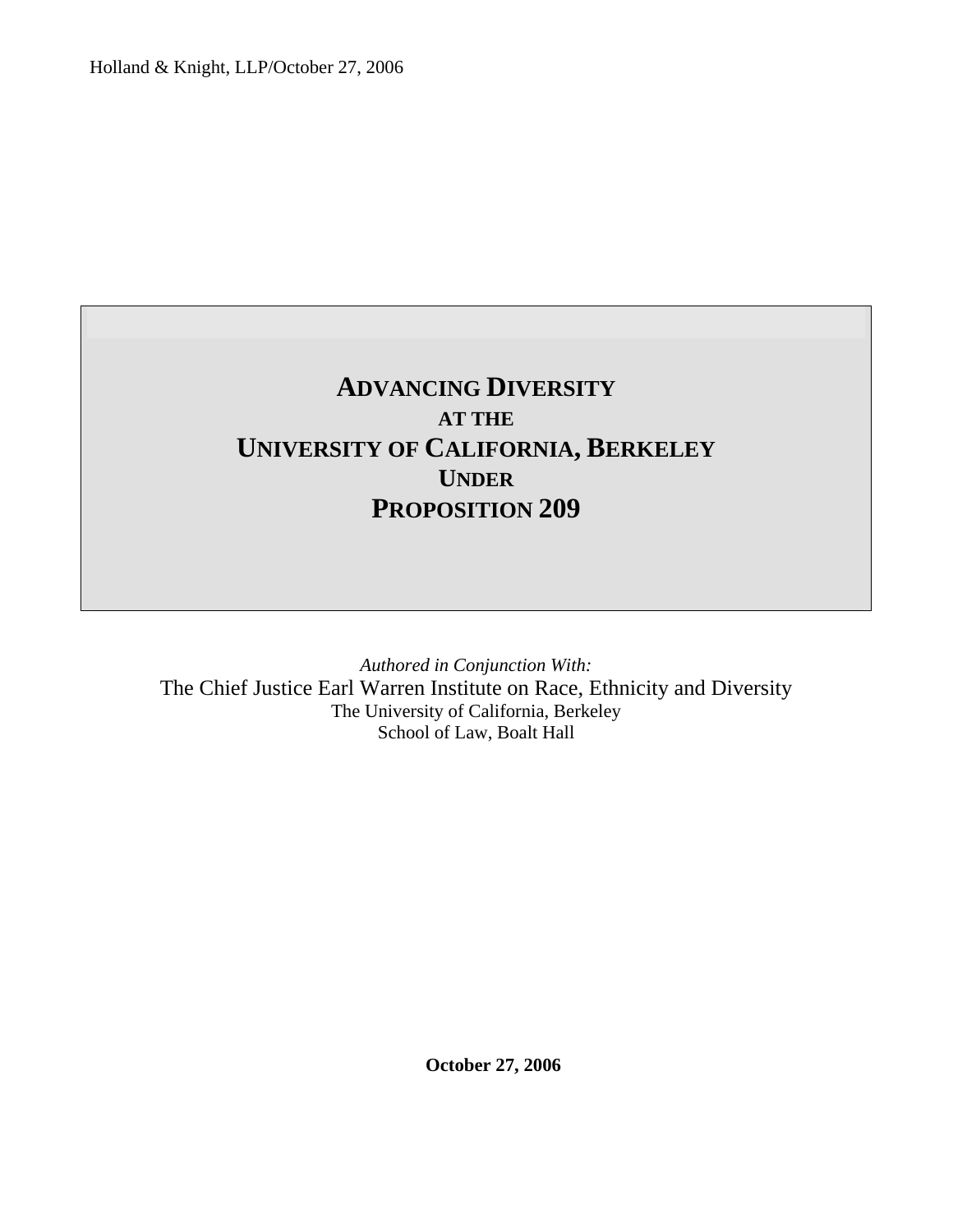# **Table of Contents**

| Foreword     |                                                                                      |
|--------------|--------------------------------------------------------------------------------------|
| Section I.   |                                                                                      |
| Section II.  | Legal Analysis of the Consideration of Race at the University of California-Berkeley |
|              |                                                                                      |
| Section III. | Matrix of Diversity-Related Programs and Criteria for Evaluating Legal Risk20        |
|              |                                                                                      |
|              |                                                                                      |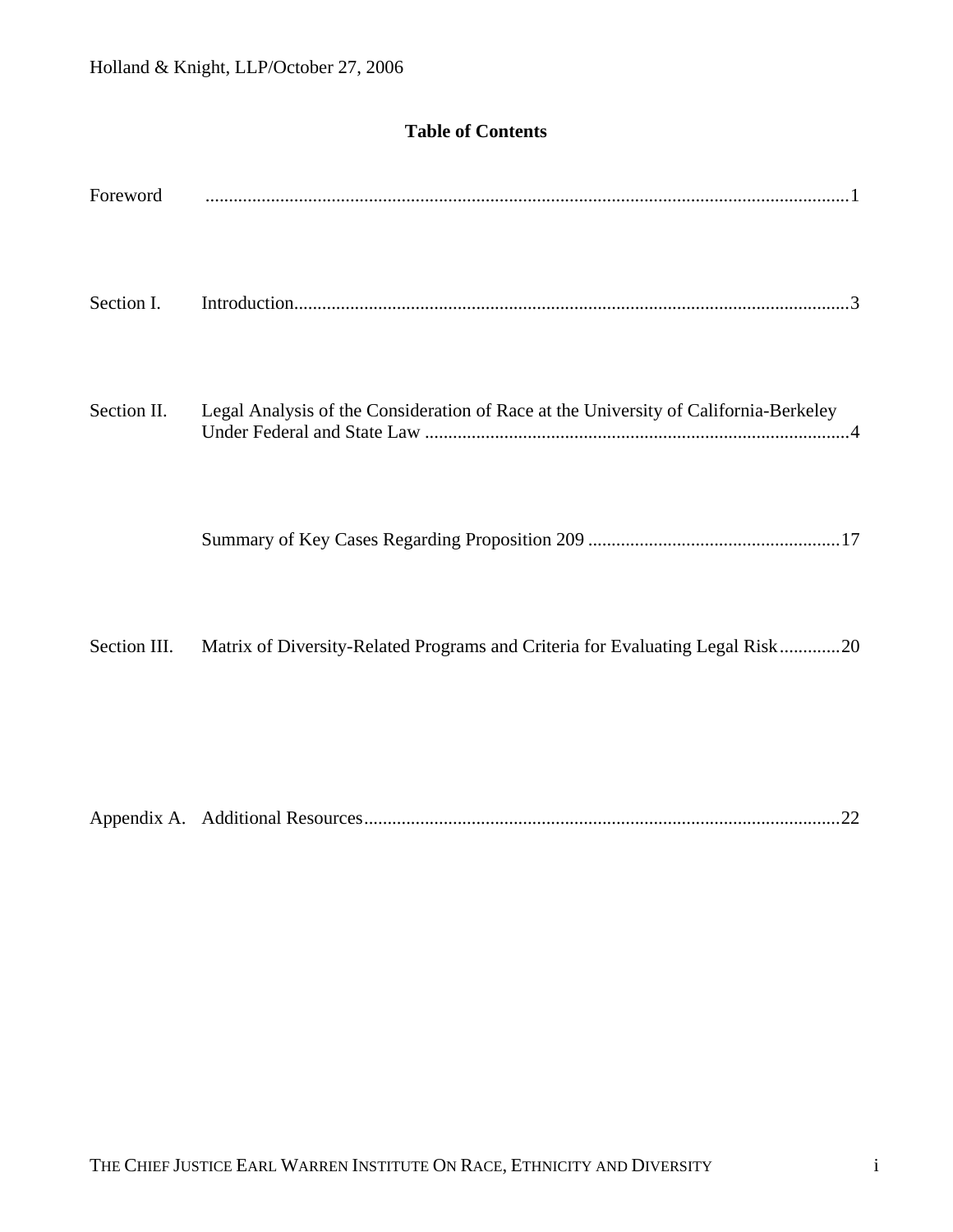#### **FOREWORD**

## Christopher Edley, Jr.<sup>[1](#page-2-0)</sup>

The importance of diversity and inclusion to higher education was the focus of intense legal and social scientific analysis in the decisions of the United States Supreme Court concerning affirmative action at the University of Michigan.<sup>[2](#page-2-1)</sup> The leadership of higher education and several other sectors of society offered overwhelming support, and a significant amount of evidence, for the proposition that student diversity – specifically the racial and ethnic diversity there at issue – is a compelling interest. The academic leaders of the University of California have similarly concluded that inclusion is central to its mission, and at Berkeley, Chancellor Robert J. Birgeneau has made it among his chief priorities. The immediate challenge is how to secure this dimension of institutional mission despite the constraints on means thought to be created by Proposition 209, which in 1996 amended California's constitution to prohibit most forms of voluntary public sector affirmative action, denominated "preferences."

The direct effect of Proposition 209 on student body composition was dramatic, and the decrease in the presence of underrepresented minorities continues.<sup>[3](#page-2-2)</sup> Is everything that *can* be done, within the limits of state and federal law, in fact *being* done? More precisely, leaders must be confident that the limits on inclusion strategies are defined, as they should be, by:

- informed judgments of institution leaders about acceptable legal risk, built on legal analysis that eschews politicized constraints and gives maximum scope to policy discretion;
- evidence-driven judgments about program effectiveness and promising practices; and
- careful resource allocation decisions, both across diversity-related initiatives, and as between diversity and other institutional priorities.

This report, the first Warren Institute effort within a broader undertaking concerning the consequences and future of Proposition 209 in higher education, tackles two key conceptual tasks. The first is principally legal. Given the state of federal and state antidiscrimination law, including court decisions and inferences therefrom, what are the important principles and unsettled questions for decision makers in California higher education? Relatedly, how should we characterize the frontier of legally permissible policy choices, so that decision makers have a rich sense of how program design choices map onto a scale of litigation risk? The second is programmatic. What framework—what concepts would order the messy universe of inclusion-related programs at U.C. Berkeley or a comparable institution? In particular, how can that universe be ordered both with regard to the "pipeline" or lifecycle of students and with regard to the legal risks of various programs?

These two central questions – the parameterization of legal risk and the array of program options – are the underpinnings of a strategy for advancing the goals of inclusion and diversity. The premise of this report is that the best leadership in higher education follows a polestar defined by mission. It plots the course by reference to research and informed deliberation. And it acknowledges that politics has its place, while striving to enforce boundaries on that place.

 $\overline{a}$ 

<span id="page-2-2"></span><span id="page-2-1"></span><span id="page-2-0"></span>THE CHIEF JUSTICE EARL WARREN INSTITUTE ON RACE, ETHNICITY AND DIVERSITY

<sup>&</sup>lt;sup>1</sup> Professor of Law and Dean, U.C. Berkeley, Boalt Hall School of Law; and Faculty Director, The Chief Justice Earl Warren Institute on Race, Ethnicity, and Diversity.

<sup>2</sup> *See Grutter v. Bollinger*, 539 U.S. 306 (2003); *Gratz v. Bollinger*, 539 U.S. 244 (2003).

<sup>&</sup>lt;sup>3</sup> See the appended bibliography.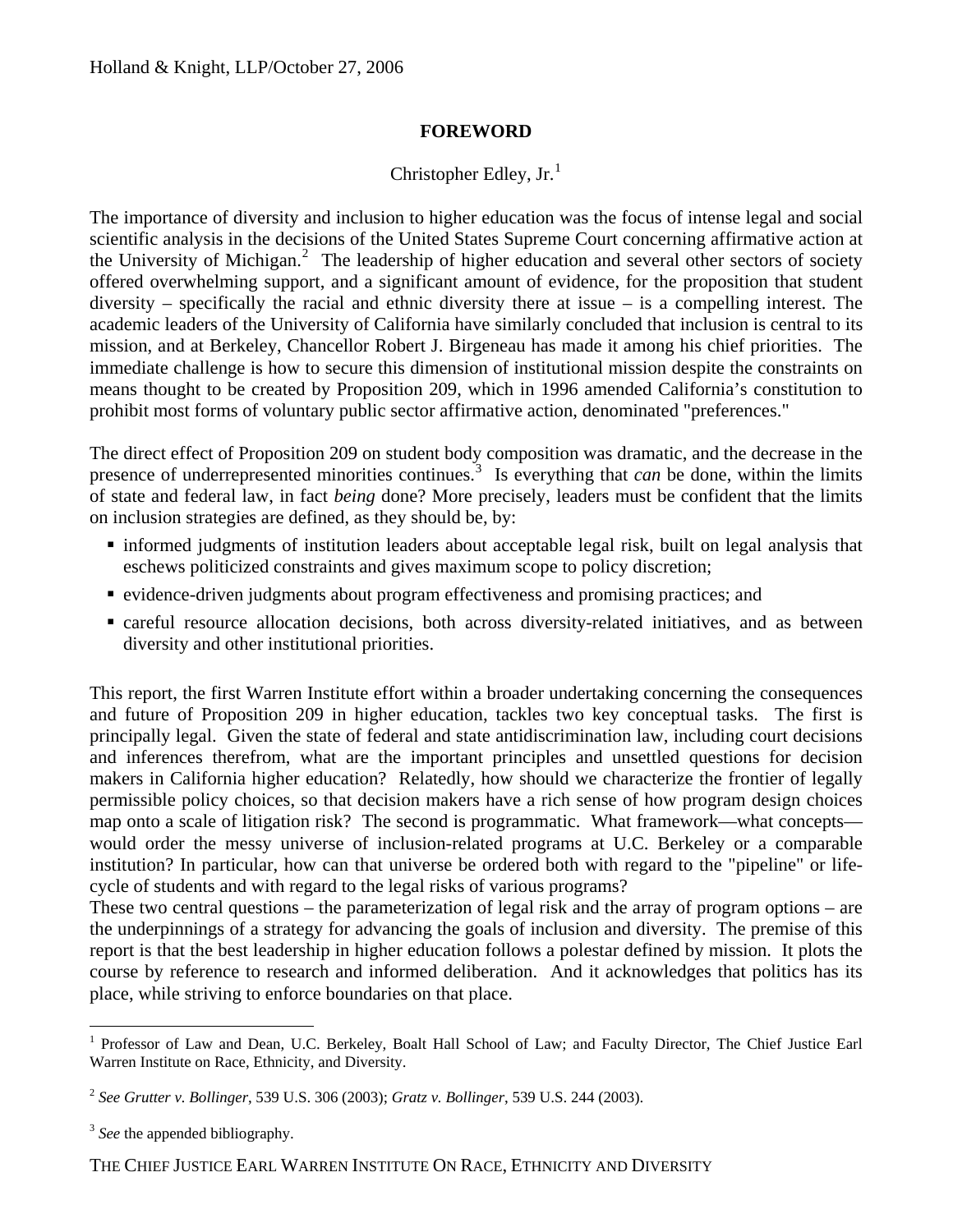This report, intended for those leaders, offers some answers, but in comparable measure it raises further questions. This mix reflects not only the complexity of the problem, but also the reality that our society's struggles over difference will never be done. This will be the continuing challenge of leaders and successful communities, because our differences will always sow seeds of division that must be transmuted into sources of strength and cause for celebration. Nowhere is this more important than in higher education.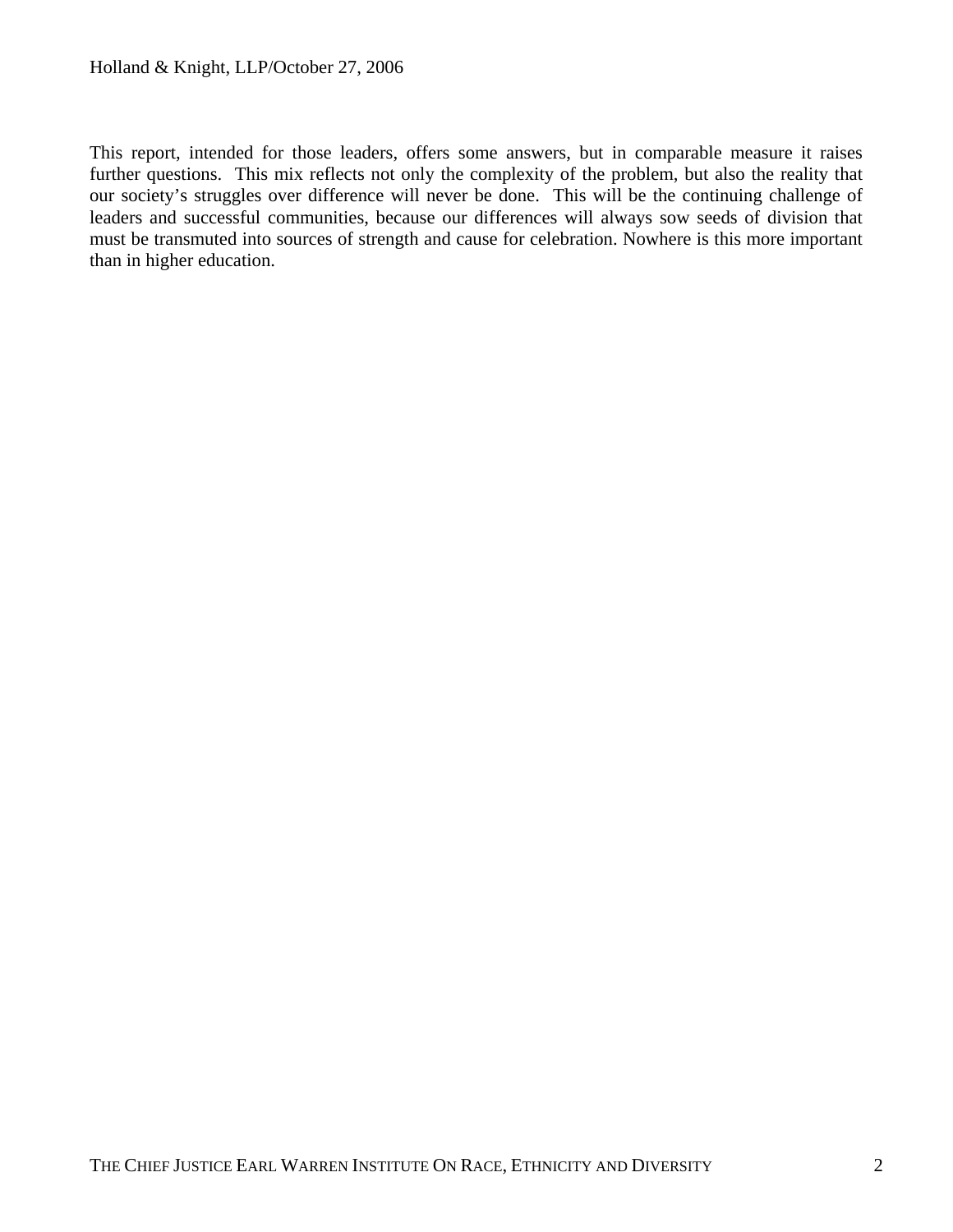### <span id="page-4-0"></span>**I. INTRODUCTION**

The purpose of this brief report is to provide an analytical framework for evaluating diversity-related programs at the University of California-Berkeley in light of federal legal principles and applicable state law to help ensure that these programs effectively advance institutional goals, appropriately balance legal risk, and protect the rights of all persons.

This report includes:

 $\overline{a}$ 

- A summary and analysis of the prevailing federal and state legal standards applicable to the use of race in the higher education context, including Proposition  $209^4$  $209^4$ ; and
- A framework for cataloging and analyzing current and potential diversity-related programs with respect to their potential impact on diversity and their level of legal risk.

This report was prepared for the Chief Justice Warren Institute on Race, Ethnicity and Diversity at the University of California-Berkeley by Scott Palmer, Femi Richards, and Steve Winnick of the law firm of Holland & Knight, LLP, on a consulting basis, as a part of the firm's *pro bono* support for the Institute's education-related work.

<sup>&</sup>lt;sup>4</sup> Although Proposition 209 implicates preferences based on sex, the focus of this brief report is primarily race- and ethnicity-related programs.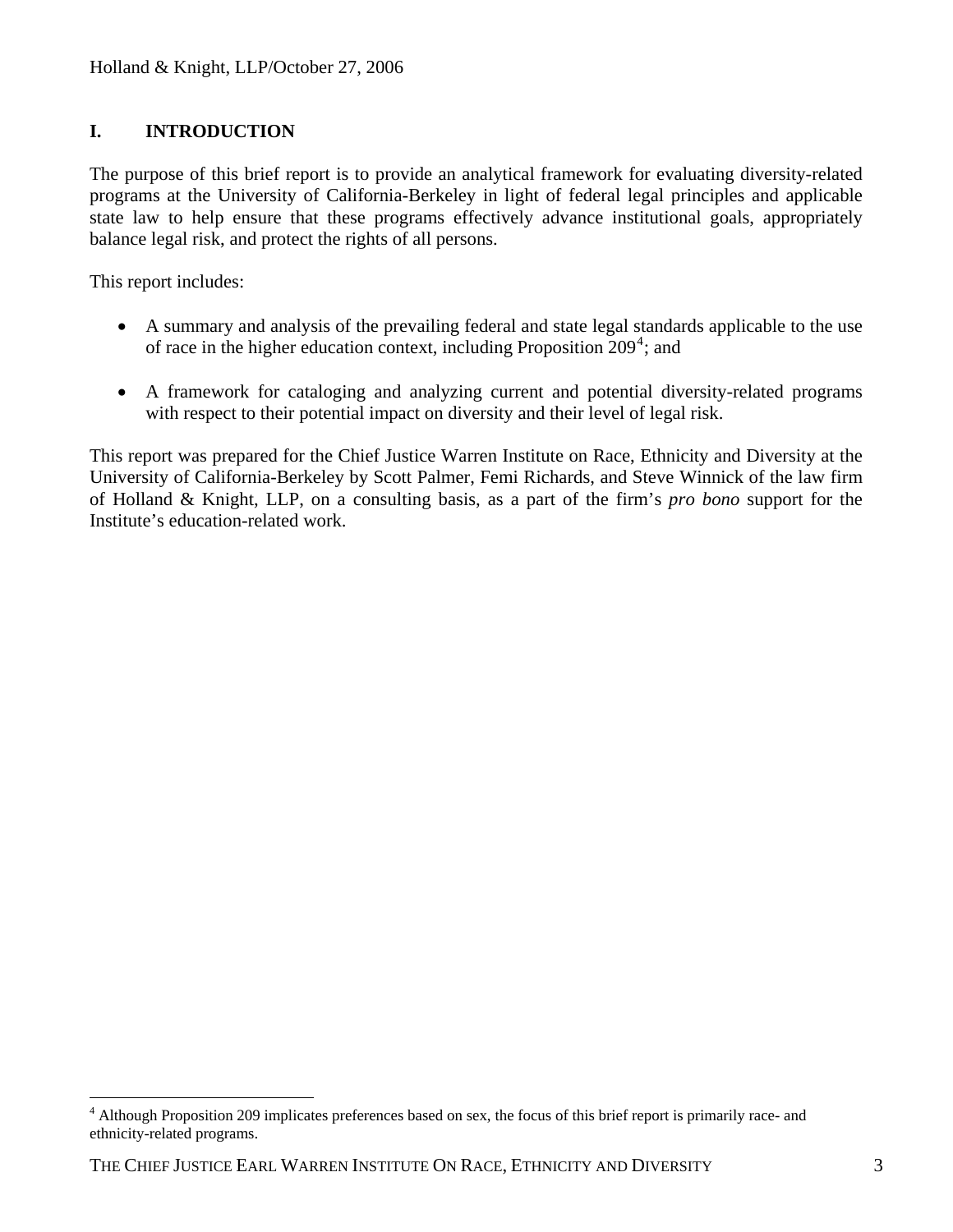#### <span id="page-5-0"></span>**II. LEGAL ANALYSIS OF THE CONSIDERATION OF RACE AT THE UNIVERSITY OF CALIFORNIA-BERKELEY UNDER FEDERAL AND STATE LAW**

This section examines the basic legal framework appropriate for evaluating race-conscious programs at the University of California-Berkeley under federal and state law. As articulated in many court decisions, federal law establishes that distinctions based on race or ethnicity in the provision of benefits by a public entity or a private institution that receives federal financial assistance are "inherently suspect" and subject to heightened judicial review. Importantly, this does not mean that all considerations of race are unlawful. Rather, the consideration of race is subject to "strict scrutiny" by the courts to ensure that such efforts are narrowly tailored to support compelling interests.<sup>[5](#page-5-0)</sup> In addition, even where federal law permits the consideration of race under these standards, states or other actors generally have latitude to further restrict the use of race beyond what is permitted under federal law through enactments such as Proposition 209.

#### **A. An Overview of Federal Law Regarding the Consideration of Race in Higher Education**

When analyzing the consideration of race in higher education under federal law, courts look to the Equal Protection Clause of the Fourteenth Amendment to the U.S. Constitution (applicable to public entities) as well as Title VI of the Civil Rights Act of 19[6](#page-5-0)4 (applicable to public and private entities that receive federal funds).<sup>6</sup> These provisions establish the minimum protections guaranteed to all citizens to be free of discrimination on the basis of race and national origin.

- 1. **The Equal Protection Clause and Title VI.** The 14th Amendment and Title VI are coextensive, and both prohibit discrimination on the basis of race or ethnicity in the provision of educational benefits or opportunities. Such use of race or ethnicity triggers "strict scrutiny."
- 2. **Strict Scrutiny.** Based on history and longstanding legal principles, the use of racial classifications to allocate benefits and burdens to individuals raises fears of invidious purpose. Given the daunting challenge of attempting to discern between benign and pernicious intent, courts apply strict scrutiny to *all* racial classifications to "smoke out" illegitimate uses of race by assuring that the government is pursuing a goal that is important enough to warrant the use of such a highly suspect tool. Under strict scrutiny, a race-conscious program will be upheld only where the program serves a "compelling interest" and is "narrowly tailored" to achieve that interest.

**Compelling Interest.** The compelling interest inquiry is an examination of the *ends* that must be established as a foundation for maintaining lawful race-conscious

<sup>5</sup> *See* Coleman, Arthur L. and Palmer, Scott R, *Admissions and Diversity After Michigan: The Next Generation of Legal and Policy Issues* (College Board, 2006).

 $6$  In addition, courts have also applied 42 U.S.C. § 1981 (a federal statute) in discrimination cases involving purely private conduct, irrespective of whether the entity receives federal funds.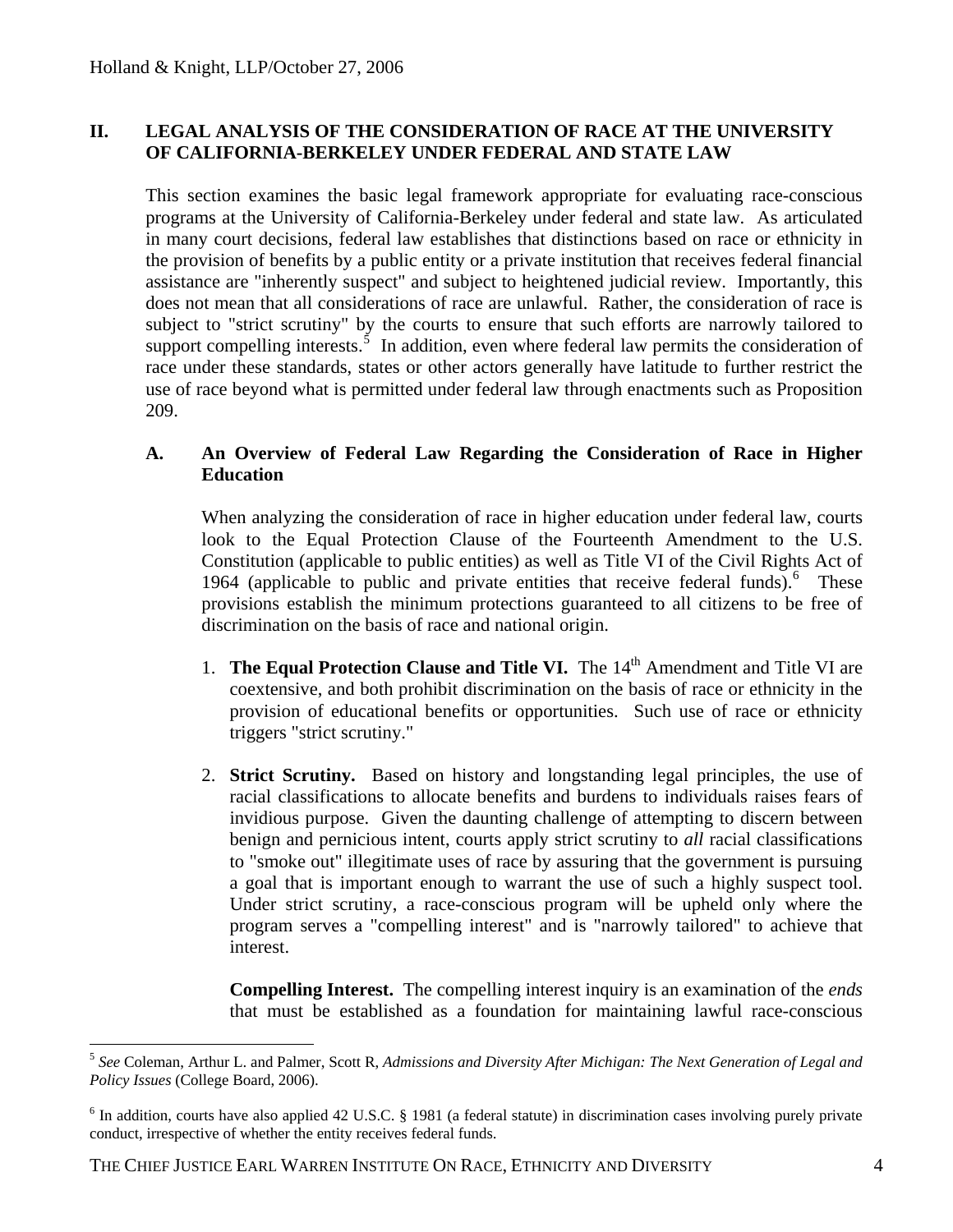<span id="page-6-0"></span>policies that confer tangible benefits. Federal courts have expressly recognized a limited number of interests that are sufficiently compelling to justify the consideration of race. These interests may be remedial (e.g., overcoming the present effects of past discrimination) or nonremedial (e.g., promoting the educational benefits of diversity). It is important to note that while the compelling interest inquiry establishes a high bar, it is not "strict in theory, but fatal in fact."

**Narrow Tailoring.** The narrow tailoring inquiry focuses on the *means* and requires that any use of race or ethnicity be as limited as possible to achieve the given compelling interest(s), based on an examination of several factors that may be balanced differently in different contexts:

- *Necessity.* Race may be used only to the extent necessary to achieve the stated compelling interest. In other words, before an institution may use race in its admissions, financial aid, or retention policies, it must first consider the extent to which alternative, race-neutral approaches would be effective in furthering its compelling interests.<sup>[7](#page-6-0)</sup>
- *Flexibility*. Race-conscious policies may not operate as unlawful quotas– insulating certain candidates from competition with others based on certain desired qualifications, and imposing a fixed number or percentage of students based on certain characteristics that must be attained or that cannot be exceeded. $8$
- *Burden on Nonbeneficiaries.* Race-conscious policies may not unduly burden individuals who are not members of the policy's favored racial group. As a general rule, the less severe and more diffuse the burden on individuals who do not benefit from a race-conscious policy, the more likely the policy will pass legal muster.<sup>[9](#page-6-0)</sup>
- *Existence of an Endpoint and Periodic Review.* To ensure that race is used only to the extent necessary to further a compelling interest, an institution must regularly review its race-conscious policies to determine whether its use of race continues to be necessary, and if the policies merit refinement in light of relevant institutional developments. $10<sup>10</sup>$  $10<sup>10</sup>$
- 3. **The Michigan Cases.** In *Grutter v. Bollinger* (and *Gratz v. Bollinger*), the U.S. Supreme Court embraced Justice Powell's conclusion in *Regents of the University of*

 $10 \frac{1}{d}$ 

 $\overline{a}$ 7 Coleman, Arthur L. and Palmer, Scott R., *Diversity in Higher Education: A Strategic Planning and Policy Manual Regarding Federal Law in Admissions, Financial Aid, and Outreach, 2nd edition* (College Board, 2004).

<sup>8</sup> *Id.*

<sup>9</sup> *Id.*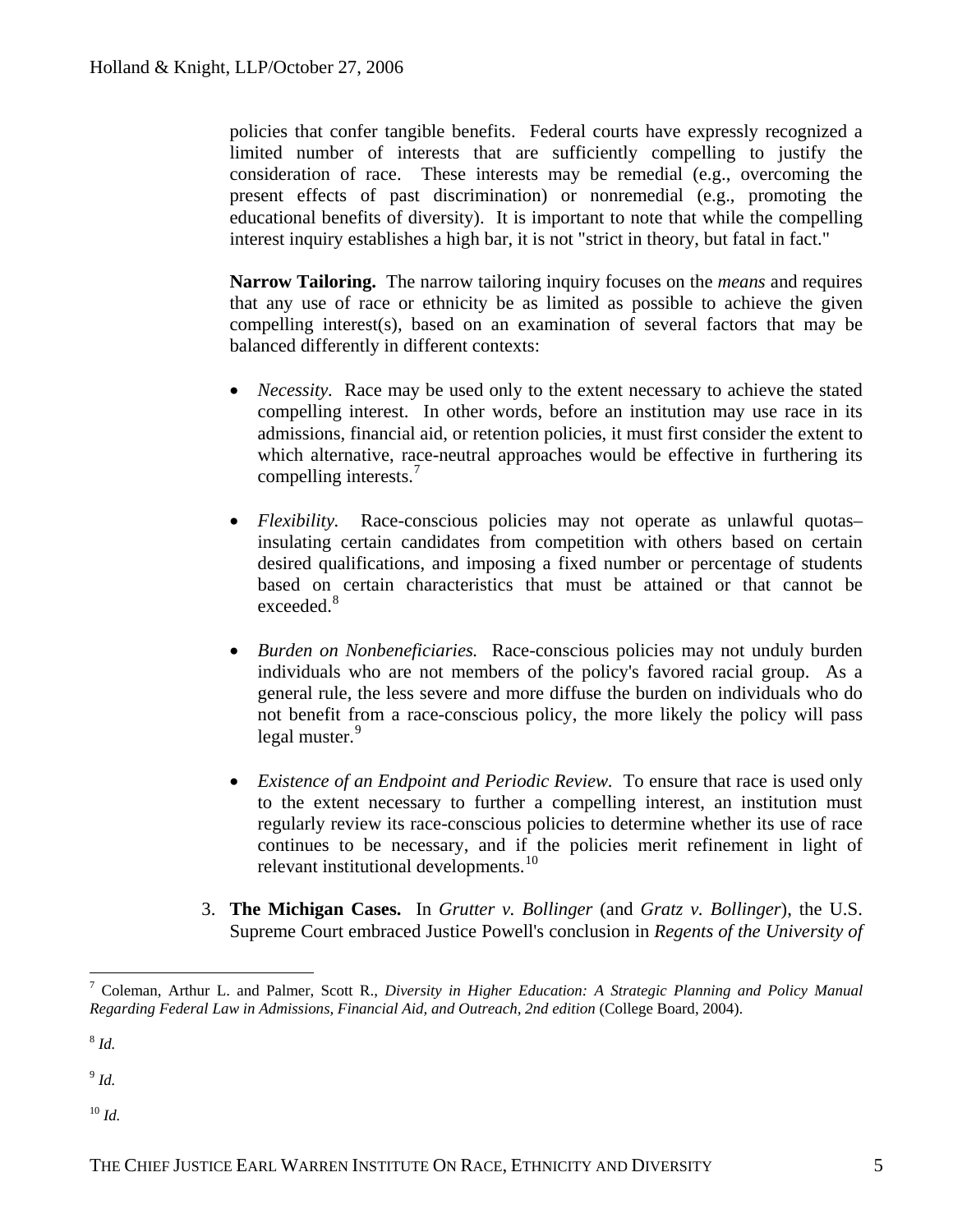<span id="page-7-0"></span>*California v. Bakke*<sup> $11$ </sup> that a university's interest in promoting the educational benefits of diversity can justify the limited use of race or ethnicity in university admissions under federal law. The Court further held that, to be narrowly tailored in this context, any use of race in admissions must include a "highly individualized, holistic review" with "serious consideration" to "all the ways an applicant might contribute to a diverse educational environment." In reaching this decision, the Court recognized that deference was appropriate with regard to a university's core educational judgments regarding the benefits of diversity, stemming in part from the principles of academic freedom embodied in the First Amendment. The Court's opinion in *Grutter* also included language that appears to expand upon the traditional diversity rationale by focusing on access and the importance of ensuring that pathways to leadership are "visibly open" to students from all racial and ethnic groups.

4. **Federal Law Post-Michigan.** One diversity-related higher education case decided since the University of Michigan decisions affirmed the lawfulness of a law school's admissions policy pursuant to the *Grutter* and *Gratz* standards. In *Smith v. University of Washington Law School,[12](#page-7-0)* the court upheld the use of an admissions process by which candidates for admission were designated (based on an index score) as "presumptive admits" or "presumptive denies" before their applications for admission were further reviewed, with a limited number being referred to committee for further evaluation. Factors in addition to the index score (a weighted tabulation of an applicant's undergraduate GPA and LSAT score) that were considered by the University of Washington included: (1) race and ethnicity (the "most significant factors" in the admissions decision next to the index score, with the amount of preference differing "depending on an applicant's particular race or ethnicity"); and (2) non-racial diversity factors (including cultural background, activities or accomplishments, career goals, life experiences, and special talents).

Other cases decided after the University of Michigan decisions have extended the reach of the conclusion that the educational benefits of diversity are compelling to the elementary and secondary setting. *See Parents Involved in Cmty. Schools v. Seattle Sch. Dist. No. 1,[13](#page-7-0)* (the "internal educational and external societal benefits [that] flow from the presence of racial and ethnic diversity in educational institutions" are "as compelling in the high school context as they are in higher education."); *Comfort v. Lynn Sch. Comm.*, <sup>[14](#page-7-0)</sup> (ruling that "there are significant educational benefits to be derived from a racially diverse student body in the K-12 context" and observing that "there is significant evidence . . . that the benefits of a

 $11$  438 U.S. 265 (1978).

<sup>12 392</sup> F.3d 367 (9th Cir. 2004), *cert. denied*, 126 S.Ct. 334 (2005).

<sup>13 377</sup> F.3d 949, 964 (9th Cir. 2004) vacated and reh'g granted, 395 F.3d 1168 (2005), *different results reached on reh'g* , 426 F.3d 1162 (9th Cir. 2005), *cert. granted*, 126 S.Ct. 2351 (2006)

<sup>14 2005</sup> U.S. App. LEXIS 11755 at 37, 34 (1st Cir. 2005) (*en banc*), *cert denied*, 126 S. Ct. 798 (2005).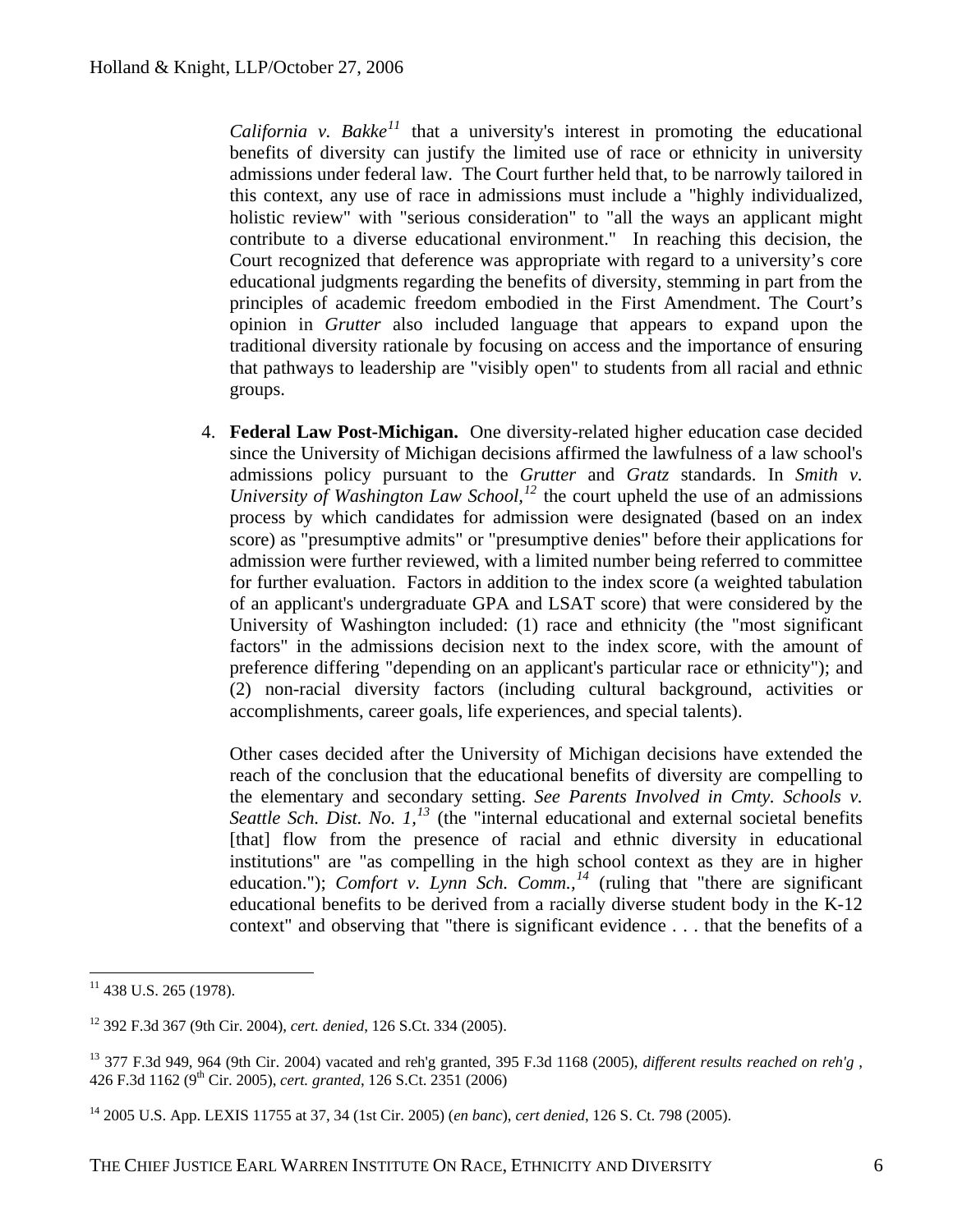racially diverse school are more compelling at younger ages"). *See also, McFarland v. Jefferson County Pub. Schs.[15](#page-8-0)*

#### <span id="page-8-0"></span>**B. An Overview of State Law Regarding the Consideration of Race in Higher Education**

While federal anti-discrimination provisions establish a "floor" of minimum protections, states and other actors are free to restrict the use of race beyond federal requirements, as long as they do not contravene those rights established under the Constitution and federal law.

- 1. **Overview of Proposition 209.** Proposition 209 in effect embodies a policy choice by the people of California to restrict the consideration of race by public agencies beyond the limits delineated under federal law. It became effective on November 6, 1996, as the result of a ballot initiative and amended the California Constitution (Cal. Const. art I, § 31) to prohibit the state and its political subdivisions from "discriminat[ing] against, or grant[ing] preferential treatment to, any individual or group on the basis of race, sex, color, ethnicity, or national origin in the operation of public employment, public education, or public contracting" (except in instances where race-based governmental action is necessary to establish or maintain eligibility for any federal program where ineligibility would result in a loss of federal funds to the State). $16$
- 2. **Cases Under Proposition 209.** Several cases have dealt with the application of Proposition 209, including *Coalition for Economic Equity v. Wilson*, 122 F.3d 692  $(9<sup>th</sup> Cir. 1997)$ , *cert. denied*, 522 U.S. 963 (1997), which upheld the law as written. In particular, in *Hi-Voltage Wire Works, Inc. v. City of San Jose*, 24 Cal. 4<sup>th</sup> 537 (2000), the California Supreme Court gave an expansive interpretation with regard to what constitutes preferential treatment prohibited under Proposition 209. In *Hi-Voltage*, the court struck down a city ordinance requiring prime contractors bidding on city projects to utilize a specific percentage of minority and women subcontractors or document efforts to engage in targeted outreach to minority- and women-owned subcontractors. The court based its holding in part on the belief that Proposition 209 reflects an intent to "adopt the original construction of the Civil Rights Act," which requires that state action be "color-blind."<sup>[17](#page-8-0)</sup> (See attached summary of key cases involving Proposition 209.)

 $\overline{a}$ 15 330 F. Supp 2d 834 (W.D. Ky. 2004), *aff'd*, 416 F.3d 513 (6th Cir. 2005), *cert granted*, *Meredith v. Jefferson County Bd. of Educ*., 126 S.Ct. 2351 (2006).

 $16$  The language of Proposition 209 explicitly provides remedies for victims of any type of discrimination. Article I, section  $31(g)$  states: "The remedies available for violations of this section shall be the same, regardless of the injured party's race, sex, color, ethnicity, or national origin, as are otherwise available for violations of then-existing California antidiscrimination law."

 $17$  According to the Proposition 209 ballot pamphlet, the intent behind the law was to return to the virtues of the historic Civil Rights Act where "real affirmative action meant no discrimination and sought to provide opportunity." The initiative's proponents further argued that "anyone opposed to Proposition 209 is opposed to the 1964 Civil Rights Act." *See Proposition 209 Ballot Pamphlet*, P. 32. *See also Hi-Voltage,* 24 Cal. 4th 537, 555-57 (citing a number of cases to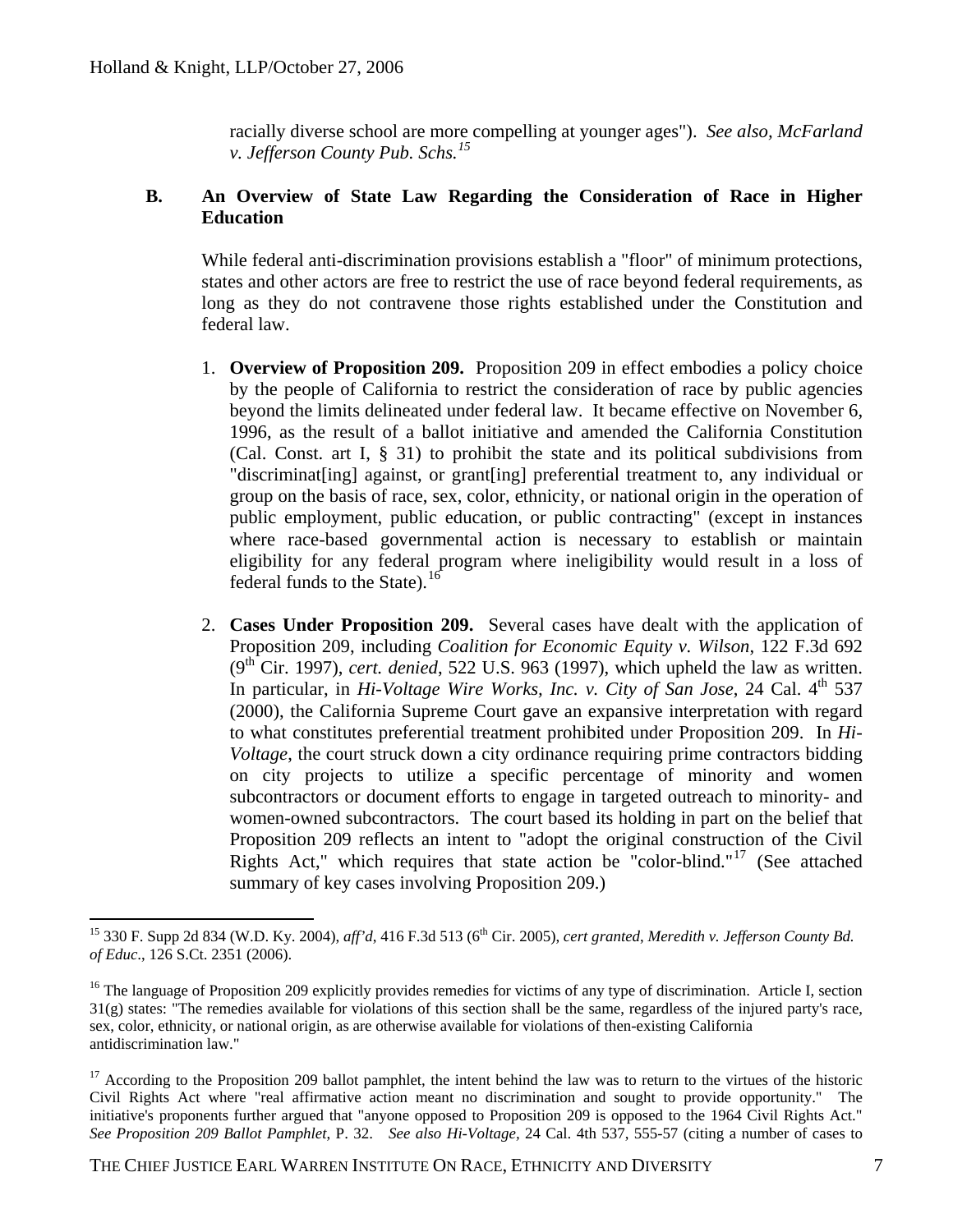<span id="page-9-0"></span>3. **Proposition 209 v. Initiative 200.** It is useful to compare Proposition 209 to Initiative 200 in the State of Washington, which became effective on December 3, 1998, as result of a ballot initiative. Initiative 200 states that "[t]he state shall not discriminate against, or grant preferential treatment to, any individual or group on the basis of race, sex, color, or national origin in the operation of public employment, public education, or public contracting." But Initiative 200 differs from Proposition 209 in several ways: (1) Initiative 200 is a statute, rather than a constitutional amendment, and must be reconciled where possible with other statutes; (2) Initiative 200 contains additional language expressly stating that "this section does not affect any law or governmental action that does not discriminate against, or grant preferential treatment to, any individual or group on the basis of race, sex, color, ethnicity, or national origin"; and (3) the official ballot statement accompanying Initiative 200 included language emphasizing that it "does not end all affirmative action programs" but "prohibits only those programs that use race or gender to select a less qualified applicant over a more deserving applicant." Noting these differences, the Washington Supreme Court in *Parents Involved in Community Schools v. Seattle School District No. 1*, 72 P.3d 151 (2004), adopted a more liberal reading of Initiative 200, holding in that case that the Seattle School District could consider race as a tie-breaker in student assignment (A three-judge panel of the U.S. Ninth Circuit Court of Appeals subsequently ruled that, although there was a compelling interest in racial diversity, the Seattle plan was not narrowly tailored and therefore violative of the Equal Protection Clause, but the plan was more recently upheld as narrowly tailored by the Ninth Circuit in an en banc rehearing.<sup>[18](#page-9-0)</sup> The U.S. Supreme Court has granted certiorari to hear the constitutional issue.<sup>[19](#page-9-0)</sup>)

#### **C. Analysis of the Consideration of Race-Conscious Policies at the University of California-Berkeley Under Federal and State Law**

To determine what programs and policies the University of California-Berkeley may use to promote diversity, it is critical to address the overlay of Proposition 209 on federal law and to understand what policy choices are permissible, impermissible, and

 $^{18}$  426 F.3d 1162 (9<sup>th</sup> Cir. 2005) <sup>19</sup> 126 S. Ct. 2351 (2006)

 $\overline{a}$ describe the Supreme Court of California's jurisprudential shift from the "protection of equal opportunities for all individuals to entitlement based on group representation*.*"). The court cited to the following cases in support of its original emphasis on "equal opportunities": *Perez v. Sharp*, 32 Cal. 2d 711 (1948), *aff'd,* 339 U.S. 460 (1950) (striking down the state's anti-miscegenation statute as inimical to civilized society); *Hughes v. Superior Court*, 32 Cal. 2d 850 (1948) (upholding a judgment of contempt against picketers who were protesting to compel a supermarket to hire African American employees in proportion to the number of African American customers that frequented the store); *Bakke v. Regents of University of California*, 18 Cal. 3d 34 (1976), *aff'd in part, rev'd in part*, 438 U.S. 265 (1978) (finding a denial of equal protection in the medical school's admission policy of reserving 16% of the admission opportunities in each year's class for minority students). The *Hi-Voltage* court then highlighted its decisions focusing on "entitlements": *Price v. Civil Service Com*., 26 Cal. 3d 257 (1976), *cert. dismissed*, 449 U.S. 811 (1980) (approving a race-conscious hiring program that required the appointment of minority applicants on a preferential basis until the appointing agency attained a certain percentage of minority employees); *DeRonde v. Regents of University of California*, 28 Cal. 3d 875 (1981), *cert denied*, 454 U.S. 832 (1981) (rejecting an equal protection challenge to racial preferences accorded to a law school admissions program).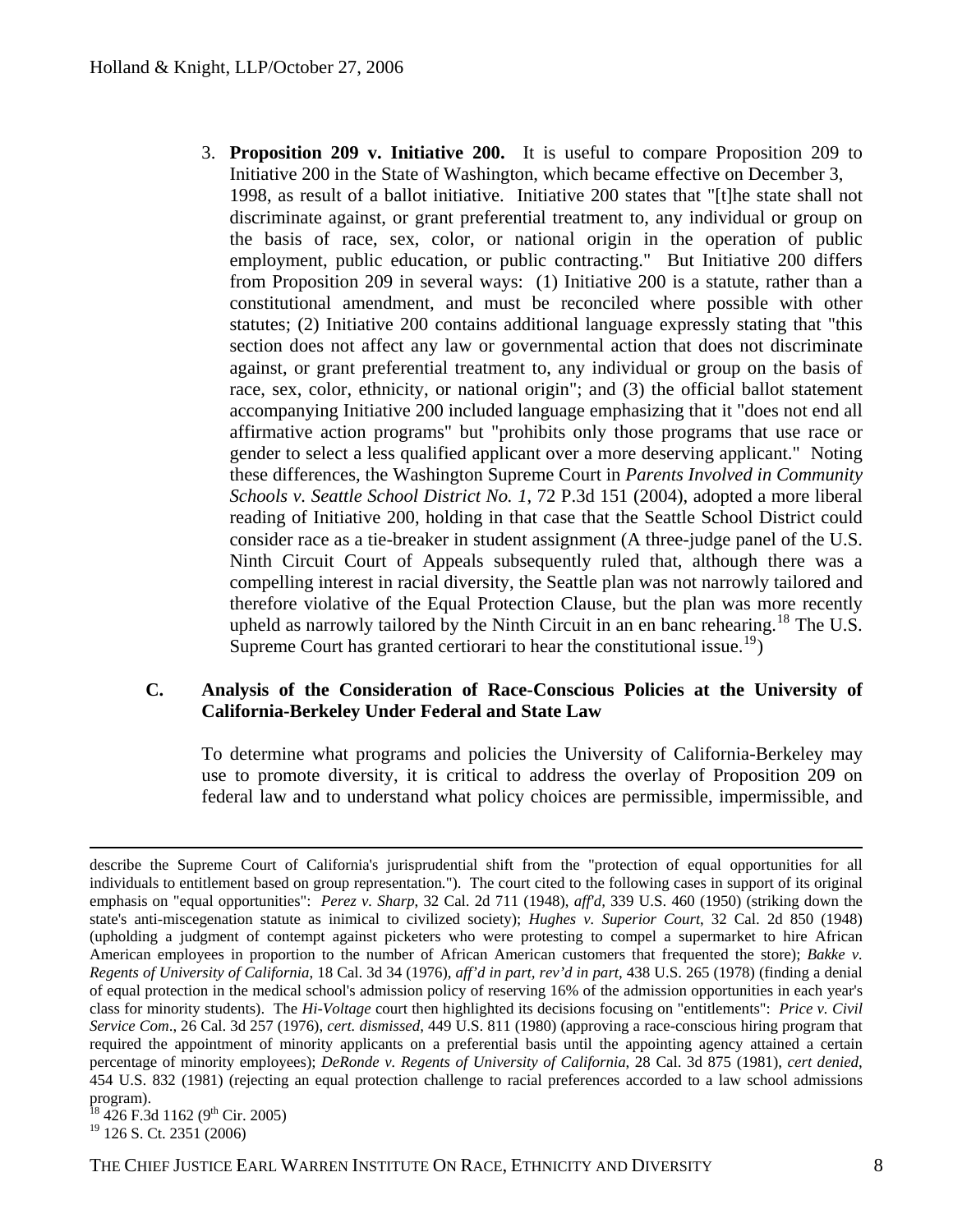<span id="page-10-0"></span>ripe for further analysis. Federal law and Proposition 209 serve as "dual filters" in making this assessment.

#### 1. **What is Permissible?: "Green Light Activities"**

An examination of federal and state law yields a number of institutional activities that are clearly permissible under federal law and appear to be permissible under the limited precedents interpreting Proposition 209.

- **a. Stated Commitment to Diversity.** It is likely that a stated commitment to diversity is permissible as long as it is not turned into an implicit preference or quota. In an unpublished opinion (which may not be cited as precedent), the California Second District Court of Appeal held that a county agency's written policy espousing a desire for a diverse workforce did not establish a gender or race preference that was inconsistent with Proposition 209. *Los Angeles County Professional Peace Officers Association (PPOA) v. County of Los Angeles*, 2002 Cal. App. Unpub. LEXIS 5596 (2002).
- **b. Data Collection.** In *Connerly v. State Personnel Board*, 92 Cal. App. 4th 16 (2001), the California Third District Court of Appeal held that the collection and reporting of data concerning the participation of minorities and women in government programs did not violate equal protection principles or Proposition 209. The court reasoned that actions "that provide for data collection and reporting do not suffer a constitutional defect because a determination of the underutilization of minorities and women . . . can serve legitimate and important purposes. Such a determination may indicate the need for further inquiry to ascertain whether there has been specific, prior discrimination…."
- **c. Race-Neutral Programs That Do Not Have As Their Primary Purpose Furthering Race-Conscious Objectives.** Proposition 209 leaves intact any program that does not discriminate based on race, sex, color, ethnicity, or national origin, even if these neutral programs disproportionately benefit people of a particular race or ethnicity or sex.<sup>[20](#page-10-0)</sup> Race-neutral programs that prefer low income applicants, students who performed fairly well on tests despite having gone to a low performing school, students who were raised in single-parent households, or groups defined using any other neutral classification, are untouched by Proposition  $209<sup>21</sup>$  $209<sup>21</sup>$  $209<sup>21</sup>$  Additional race-neutral preferences that would

<sup>20</sup> *See* California Ballot Pamphlet (Argument in Favor of Proposition 209) ("Proposition 209 ... allows any program that does not discriminate, or prefer, because of race or sex."), (Rebuttal to Argument Against Proposition 209) ("Affirmative action programs that don't discriminate or grant preferential treatment will be UNCHANGED."). "Any statement to the effect that Proposition 209 repeals affirmative action programs would be over inclusive and hence "false and misleading.'" *Lungren v. Superior Court*, 48 Cal. App. 4th 435, 442, 55 Cal. Rptr. 2d 690, 694 (1996). Note, however, that under the Title VI regulations (34 CFR Part 100.3 (b)(2)) a recipient of federal funds, "may not, directly or through contractual or other arrangements, utilize criteria or methods of administration which have the effect of subjecting individuals to discrimination because of their race, color, or national origin, or have the effect of defeating or substantially impairing accomplishment of the objectives of the program as respect individuals of a particular race, color, or national origin." Such actions could be subject to a disparate impact analysis under federal law.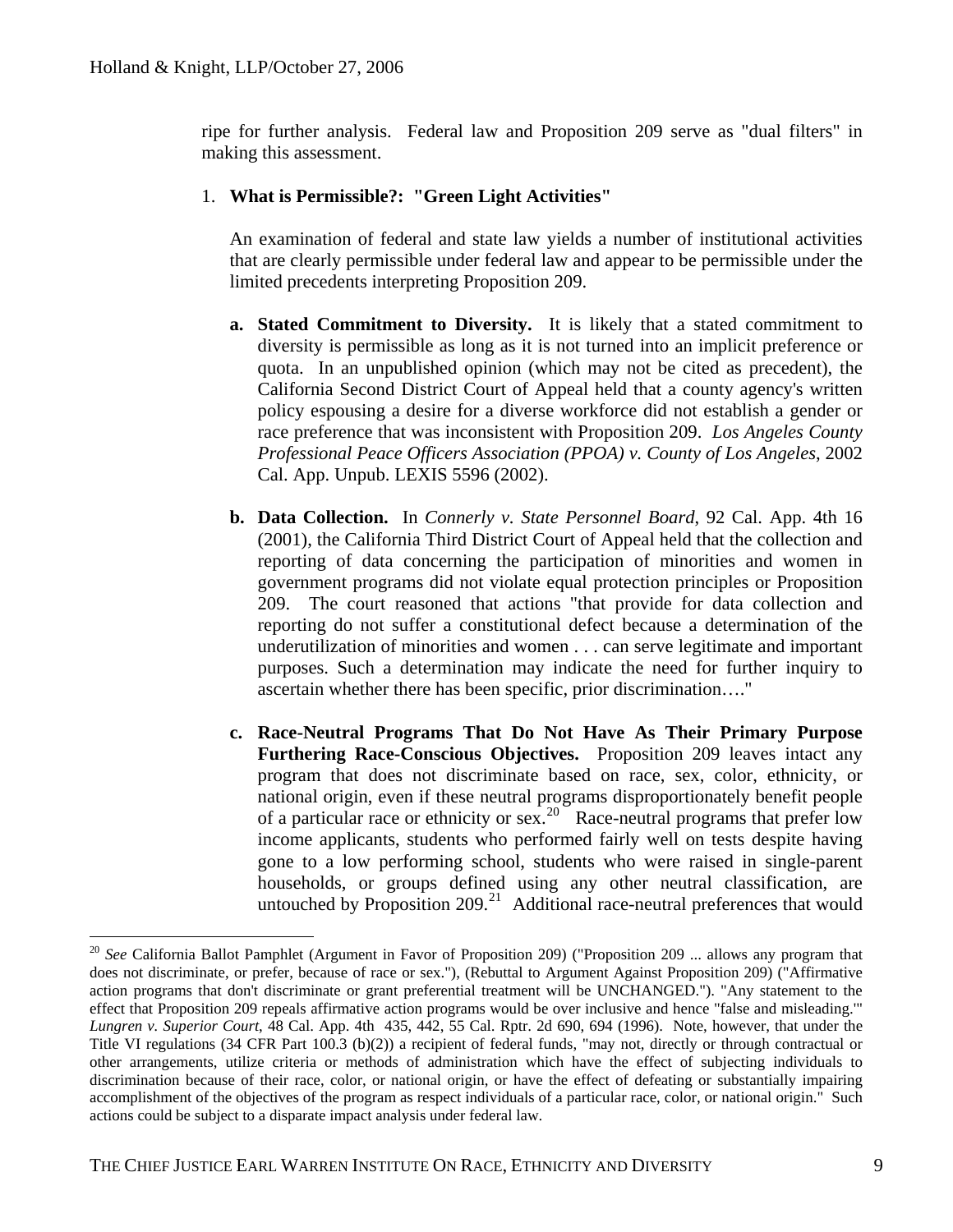<span id="page-11-0"></span>likely be permitted include favoring applicants who speak a foreign language that will be useful in the job,  $^{22}$  $^{22}$  $^{22}$  or individuals with ties to the geographical area that they are serving.

**d. Federal Requirements**. Proposition 209 cannot prohibit race-conscious action where such action would be necessary to comply with federal law (e.g., to remedy discrimination), and by its terms Proposition 209 does not prohibit action that "must be taken to establish or maintain eligibility for any federal program, where ineligibility would result in a loss of federal funds." (But the California Third District Court of Appeal in *C&C Construction v. Sacramento Municipal Utility District*, 122 Cal. App. 4<sup>th</sup> (2004), recently struck down a program where the defendant could not show that it was *required* by federal law to consider race (as opposed to race-neutral alternatives) or lose federal funds.)

#### 2. **What is Impermissible?: "Red Light Activities"**

Under federal law, race-conscious programs that confer tangible benefits are impermissible unless substantiated by a compelling interest and narrowly tailored to achieve that interest. In *Grutter* and *Gratz*, the Supreme Court distinguished between the permissible University of Michigan law school's admissions process, which evaluated each applicant holistically on a number of academic and nonacademic dimensions, and the impermissible undergraduate process, where minority applicants were awarded a fixed number of points, regardless of other factors and did not receive individualized whole-file reviews.

Under Proposition 209, state programs that provide for conferring preferences based on race, sex, color, ethnicity, or national origin are unlawful, irrespective of whether they are designed to achieve diversity or use narrowly tailored means to achieve that end.

#### 3. **Areas for Further Analysis: "Yellow Light Activities"**

Although federal and, to a lesser extent, state law are settled with respect to certain activities that are presumptively permissible or impermissible, there exist a number of areas that are ripe for additional analysis to best achieve the University of California-Berkeley's diversity-related educational goals while appropriately balancing legal risk. $^{23}$  $^{23}$  $^{23}$ 

<sup>&</sup>lt;sup>21</sup> See California Ballot Pamphlet (Rebuttal to Argument Against Proposition 209) ("Note that Proposition 209 doesn't prohibit consideration of economic disadvantage... The state must remain free to help the economically disadvantaged, but not on the basis of race or sex to continue.").

<sup>22</sup> *See, e.g., Hernandez v. New York*, 500 U.S. 352, 375 (1991) (holding that it is not national origin discrimination to classify based on whether one knows a particular language).

 $23$  One area that may be suitable for further analysis involves programs related to Native Americans and Native Hawaiians. "Given the unique status and history of Native Americans and Native Hawaiians, questions have arisen (in the federal legal context) regarding the application of strict scrutiny to race-conscious admissions, financial aid, and outreach programs that benefit those two groups. As a general rule, there appear to be limited arguments supporting the exclusion of such programs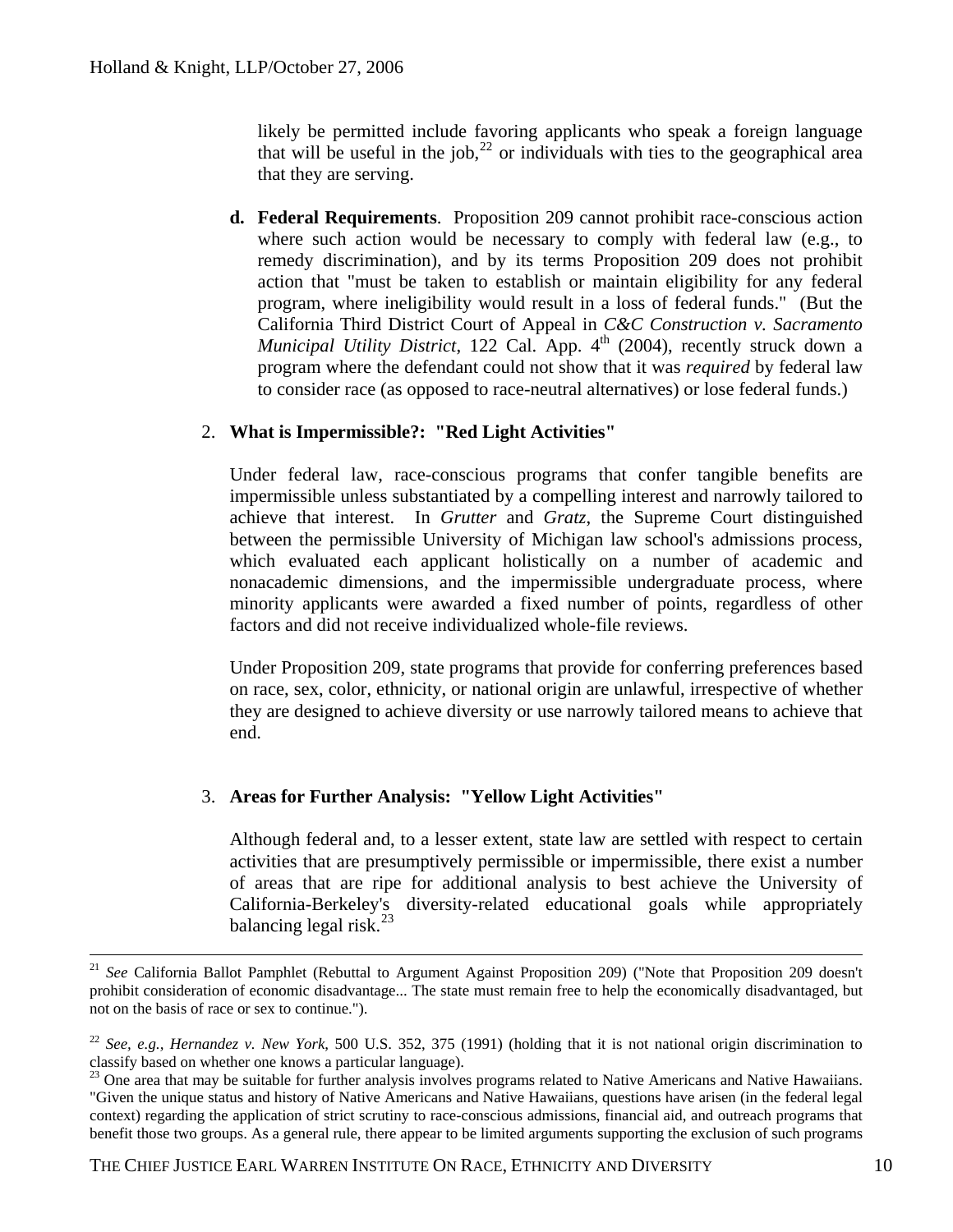- <span id="page-12-0"></span>a. **Race-Neutral Alternatives.** Proposition 209 clearly applies to policies that are facially based on race or ethnicity. It could be argued, however, that Proposition 209 may not implicate race-neutral policies even where they are intended to effect race-based goals. Such "proxies," however, could implicate federal antidiscrimination principles in cases where those policies are predominantly motivated by race or ethnicity. *See, e.g., Hunter v. Underwood*, 471 U.S. 222, 229, 233 (1985) (invalidating disenfranchisement of persons convicted of crimes of moral turpitude where such a provision, enacted when a "zeal for white supremacy ran rampant," had the effect of eliminating ten times as many black as white voters from the rolls). These programs may, therefore, be subject to strict scrutiny and would have to be narrowly tailored to support the University of California-Berkeley's compelling interest in promoting the educational benefits of diversity.
- b. **Private Actors and the State Action Doctrine**. Private actors are not covered by Proposition 209. This includes private colleges and universities, and likely also includes private groups operating to further diversity-related goals at public colleges and universities. But such programs could trigger Proposition 209 (and institutional liability) — as would be the case under federal law — if the institution funds, administers, or significantly assists in the private conduct.

 The state action doctrine is well established in federal constitutional jurisprudence. The doctrine embodies the Constitution's guarantee that individual rights are protected only from governmental action.<sup>[24](#page-12-0)</sup> However, state

 $24$  California's due process clause (article I, section 7) is similar to the due process clause of the Fifth Amendment to the federal Constitution in that it applies to state, not private, action, even though a state action requirement was not expressly

from strict scrutiny review. The extent to which such arguments can be pressed likely depends on whether the program actually distinguishes among students based upon race or ethnicity (and would likely be subject to strict scrutiny), or whether the program is based on political affiliations (or related and specific congressional authorization) associated with the unique status of those groups (and may not be subject to strict scrutiny). Although definitive guidance in this area does not exist, both federal court decisions and the U.S. Department of Education's ("USED") Title VI policy are instructive. First, the U.S. Supreme Court has suggested that in most circumstances Native American and Native Hawaiian classifications are likely to be viewed as racial classifications." Coleman, Arthur L., Palmer, Scott R., and Richards, Femi S., *Federal Law and Financial Aid: A Framework for Evaluating Diversity Related Programs* 26-27 (College Board, 2005). *See also Rice v. Cayetano*, 528 U.S. 495 (2000) and *Dawavendewa v. Salt River Project*, 154 F. 3d 1117 (9<sup>th</sup> Cir. 1998), *cert. denied*, 528 U.S. 1098 (2000), *cert denied*, 537 U.S. 820 (2002). In 2000, the Court concluded that voting restrictions in favor of Native Hawaiians in fact were racial classifications. In that case, the Court cited cases involving Native American classifications, concluding that such classifications could only be deemed non-racial when the classification at issue related to "members of a federally recognized tribe" (and not Native Americans, generally), and the preference at issue was directly associated with fulfilling Congress' "unique obligation toward the Indians" and "further[ing] Indian self government." Correspondingly, in its Title VI Policy Guidance, the USED stated that it had "found no legal authority for treating affirmative action by recipients of Federal assistance any differently if the group involved is Native Americans or Native Hawaiians," but acknowledged that its policy did not "address the authority of tribal governments or tribally controlled colleges to restrict aid to members of their tribe." *Id.* Extending this federal legal analysis to Proposition 209, the argument can be made that programs designed to assist members of federally recognized tribes are not race-based preferences and therefore do not implicate Proposition 209. Classifications based only on being an Indian, however, are racial; discrimination against or preference for nontribal Indians - or even for tribal Indians if the justification is their race and not their tribal status - would thus violate Proposition 209.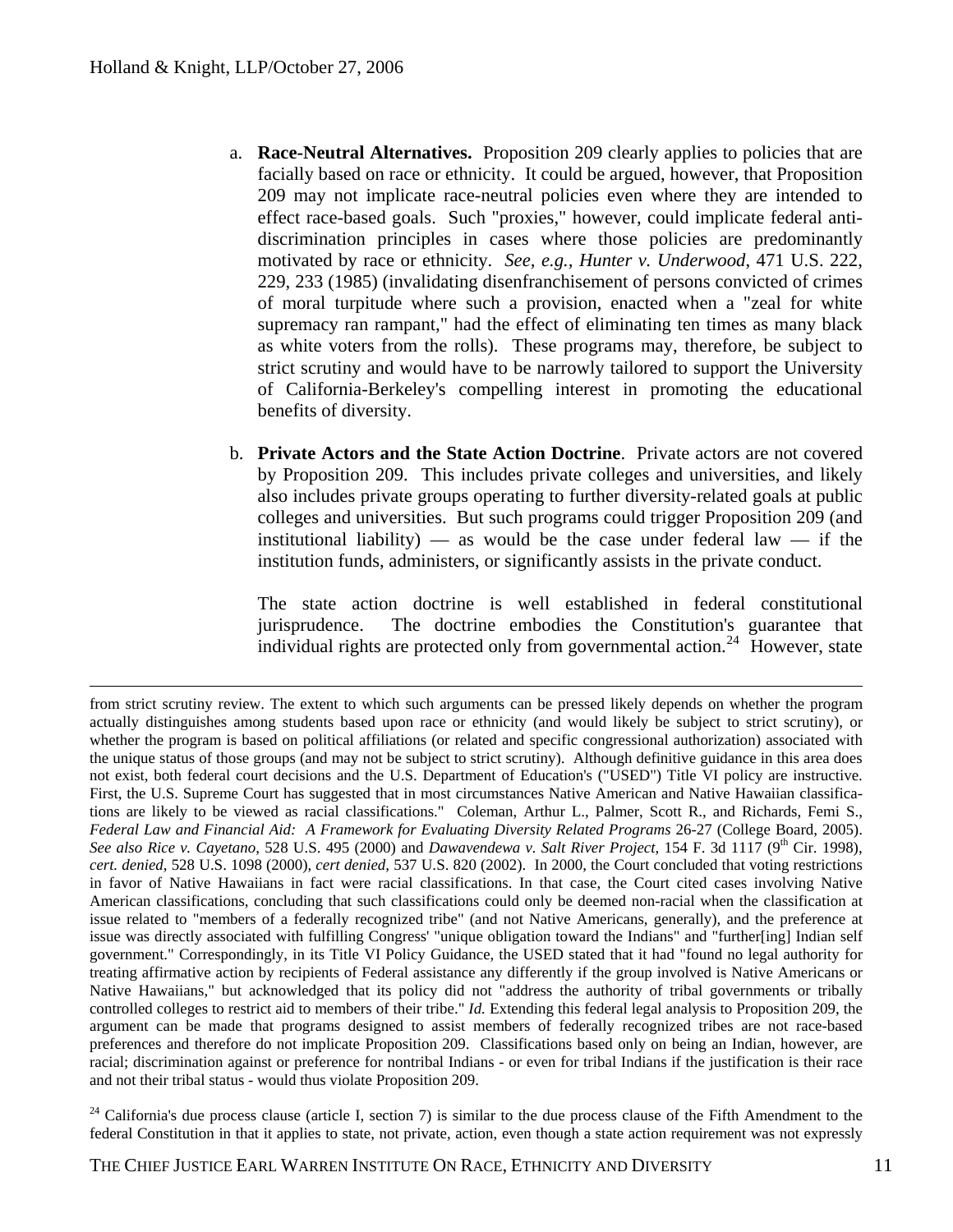<span id="page-13-0"></span>action may be found in instances of discrimination by private institutions or individuals if "there is such a 'close nexus between the State and the challenged action' that seemingly private behavior 'may be fairly treated as that of the State itself.'" *Brentwood Academy v. Tennessee Secondary School* 531 U.S. 288, 295 (2001), quoting *Jackson v. Metropolitan Edison Co.,* 419 U.S. 345 (1974). We were unable to find any cases under Proposition 209 applying these state action principles. There are, however, a number of California cases applying the state action doctrine in other constitutional areas such as freedom of speech, search and seizure, and the privilege against self-incrimination.<sup>[25](#page-13-0)</sup> For example, in *Jones v. Kmart Corp.*, Jones, the plaintiff, sued Kmart for false imprisonment, battery, negligence, and interference with his constitutional rights when store employees searched and detained him for suspected shoplifting. In finding no state action vis-à-vis the conduct of the Kmart employees, the Supreme Court of California held that "the party charged with the deprivation [of a constitutional right] must be a person who may fairly be said to be a state actor. This may be because he is a state official, because he has acted together with or has obtained significant aid from state officials, or because his conduct is otherwise chargeable to the State."<sup>[26](#page-13-0)</sup> The analysis used in these cases to connect [or not connect] the actions of private parties with that of the state can be analogized to the Proposition 209 context.

Under federal constitutional principles, courts have essentially applied three approaches for attributing state action to an ostensibly private entity. When the private entity (1) acts as an agent of government in performing a particular task delegated to it by government (the delegated power theory); or (2) performs a function that is generally considered the responsibility of government (the public function theory); or (3) obtains substantial resources, prestige, or encouragement from its involvement with government (the government contacts theory), its actions may become state action subject to constitutional constraints.<sup>[27](#page-13-0)</sup> For example, the government contacts theory was applied to a federal constitutional

set forth therein. Indeed, the Supreme Court of California has held that "no tenable reason has been pointed out to us, and none appears, why a similar requirement of state action is not implicit in article I, section 7 [of the California Constitution]." *Garfinkle v. The Superior Court of Contra Costa County,* 21 Cal. 3d 268 (1978), *cert denied*, 439 U.S. 949 (1978), (finding no state action to a constitutional challenge of California's procedure for the nonjudicial foreclosure of deeds of trust on real property).

 $^{25}$  California courts have applied the state action doctrine developed in the due process context to a number of constitutional issues. *E.g., TRW, Inc. v. Superior Court*, 25 Cal. App. 4th 1834, 1844-48 (1994) (applying the state action doctrine to the privilege against self-incrimination); *Golden Gateway Ctr. v. Golden Gateway Tenants Ass'n*, 26 Cal. 4<sup>th</sup> 1013 (2001) (applying the state action doctrine to free speech); *Jones v. Kmart Corp.,* 17 Cal. 4th 329 (1998) (applying the state action doctrine to the search and seizure provision of the California Constitution).

<sup>&</sup>lt;sup>26</sup> In *Jones*, the plaintiff produced no evidence that the defendants interfered with his rights against unreasonable search and seizure. The only evidence presented showed that the defendants conducted an aggressive search and seizure. According to the court, "however rough defendants' treatment of plaintiff was, it did not interfere with his ability to assert his constitutional rights." Jones, 17 Cal  $4<sup>th</sup>$  at 334.

<sup>&</sup>lt;sup>27</sup> Kaplin and Lee, *The Law of Higher Education*,  $3<sup>rd</sup>$  ed. (1995).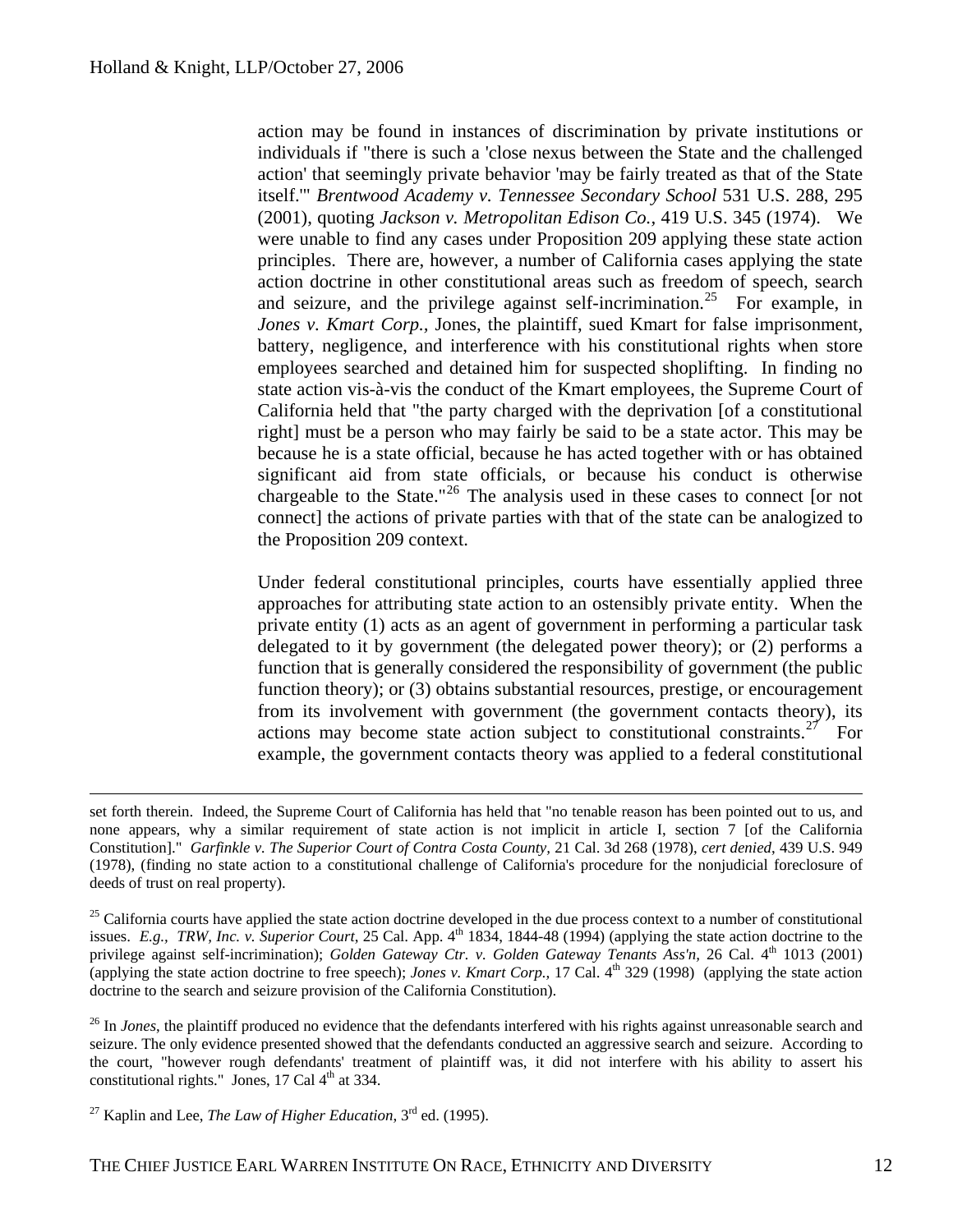<span id="page-14-0"></span>claim in *Shapiro v. Columbia Union National Bank & Trust Co*., 576 S.W.2d 310, 320 (Mo. 1978), *cert denied,* 444 U.S. 831 (1979). In *Shapiro*, the court held that a state university's conduct with respect to a private men-only scholarship did not constitute sex-based state action even though the university mentioned the scholarship in its catalog, accepted and processed applications for it, and forwarded the names of qualified male students to the private trustee*.* (In effect, the court drew the line for state action at the point where the state becomes a "joint participant" or "so entwined" in the action that the state assumes a "position of interdependence.") $^{28}$  $^{28}$  $^{28}$ 

Applying these state action principles to an analysis of Proposition 209, a public university would be prohibited from distributing race-exclusive scholarships to benefit a particular racial group. A private group, however, would be allowed to award such scholarships to, for instance, African American students who attend a particular state school. The university would not be allowed to *administer* the scholarship since choosing which student received the scholarship would require the university to engage in race-based discrimination among applicants, which is expressly prohibited by Proposition 209.<sup>[29](#page-14-0)</sup> *See, e.g., Robinson v. Florida*, 378 U.S. 153, 156-57 (1964) (state action present when state regulation gives private actor an incentive to discriminate); *Peterson v. City of Greenville*, 373 U.S. 244, 248 (1963) (state action present when state requires private actor to discriminate); *Lombard v. Louisiana,* 373 U.S. 267, 273 (1963) (state action present when state officially encourages private actor to discriminate). *See also*  William E. Thro, *The Constitutional Problem of Race-Based Scholarships and a Practical Solution*, 111 EDUC. L. REP. 625, 627 n. 9 (1996) ("an institutional practice of posting announcements about race-based scholarships which are administered and totally funded by private organizations probably is not state action," but "if an institutional employee has responsibility for locating privately

<sup>28</sup> See the court's discussion of *Burton v. Wilmington Parking Authority*, 365 U.S. 715 (1961) and *Evans v. Newton,* 382 U.S. 296 (1966) ("It is clear therefore that private discriminatory action is not violative of any constitutional principle and is indeed beneficial to a freedom loving society. It is only when the state 'so far' insinuates itself into a 'position of interdependence' that it becomes a 'joint participant' in the challenged activity or where private conduct becomes 'so entwined' with governmental policies that there is a violation").

 $29$ Although an issue of continuing debate in the federal courts, strong arguments support the extension of strict scrutiny principles to purely private conduct under 42 U.S.C. §1981. That statute applies to both public and private entities (irrespective of their status as recipients of federal funds) in cases in which they make or enforce race- and ethnicityconscious contracts. (Several federal courts have ruled that scholarships conferred by colleges and universities are "contracts" within the meaning of §1981.) In both *Grutter* and *Gratz*, the U.S. Supreme Court ruled that the reach of 42 U.S.C. §1981 was the same as that of the Equal Protection Clause (citing *General Building Contractors Assn., Inc. v. Pennsylvania*, 458 U. S. 375 (1982)). In *Gratz,* the Court observed that §1981 "proscribes discrimination in the making or enforcement of contracts against, or in favor of, any race," and that a "contract for educational services is a 'contract' for purposes of §1981." In *Doe v. Kamehameha Schools*, 416 F.3d 1025 (9<sup>th</sup> Cir.,2005), however, a federal circuit court citing to other Supreme Court authorities applied a standard less than strict scrutiny to a non-recipient private school facing a §1981 discrimination challenge. In that case, the court reasoned that the Court's ruling in the Michigan cases suggested only that intentional discrimination was a requirement of both §1981 and the Equal Protection Clause. However, rehearing, en banc has been granted and the decision has been vacated by *Doe v. Kamehameha Schools*, 441 F.3d 1029 (9<sup>th</sup> Cir. 2006). *See generally*, Coleman, Arthur L., Palmer, Scott R., and Richards, Femi S., *Federal Law and Recruitment, Outreach, and Retention: A Framework For Evaluating Diversity-Related Programs* (College Board, 2005).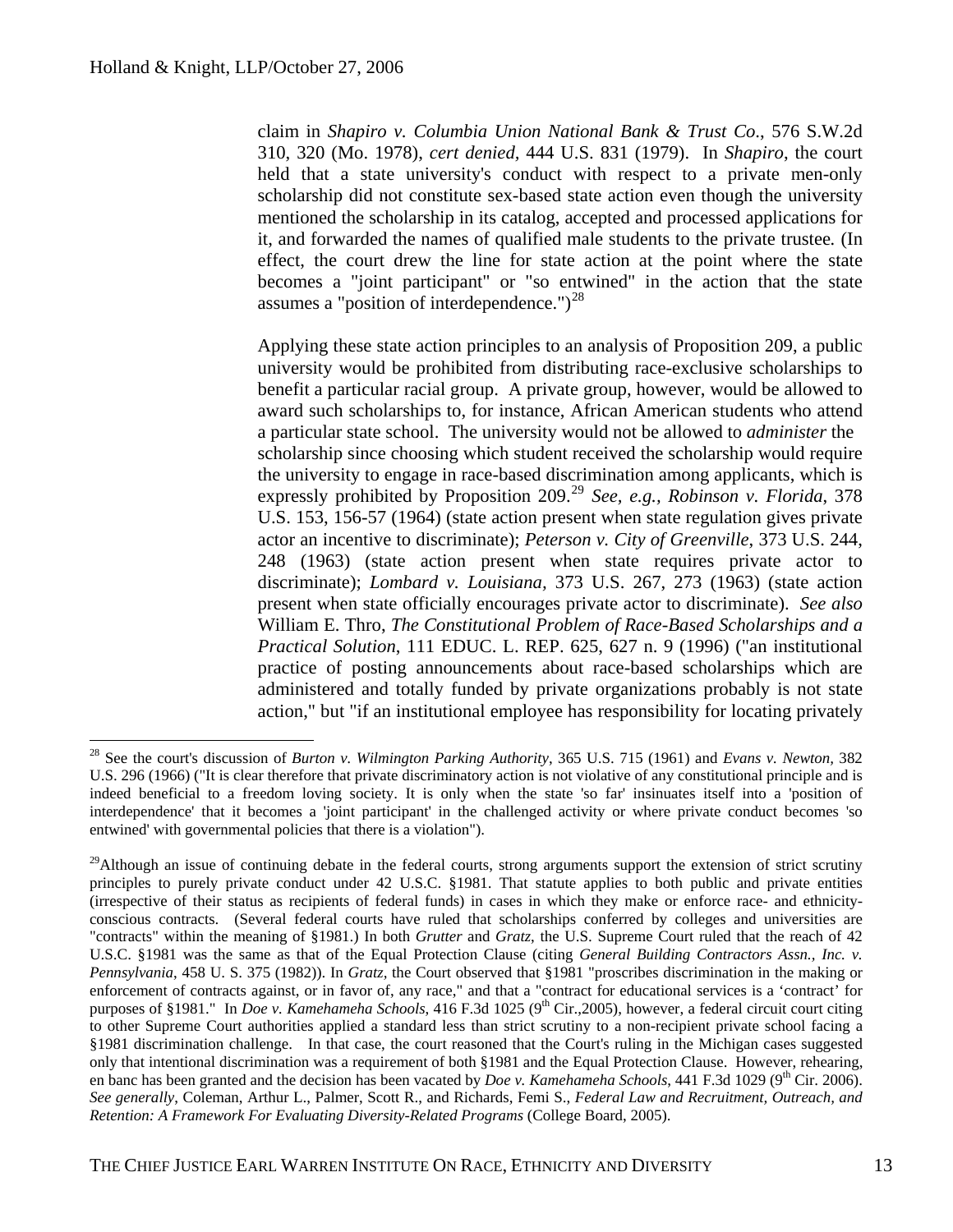<span id="page-15-0"></span>funded and administered race-based scholarships and then encouraging persons to apply for these scholarships . . . there is a stronger argument for state action.").

Given that commentators have noted that courts are more likely to find state action in race discrimination cases than in any other kind of case,  $30$  it is important to be aware of the potential liability stemming from the antidiscrimination provisions of both the Constitution of the State of California *and* the federal Constitution. Moreover, it is equally as important to note that, as applied by the U.S. Department of Education's Office for Civil Rights, potential Title VI liability (and, consequently, the application of strict scrutiny) extends to situations in which higher education institutions fund, administer, or significantly assist in the administration of private financial aid.<sup>[31](#page-15-0)</sup> In such cases, that action will likely be deemed to be "within the operations of the college" and, therefore, subject to strict scrutiny. 34 C.F.R. 100.3.<sup>[32](#page-15-0)</sup>

c. **Leveling the Playing Field With No Preferences Conferred (Distinguishing** *Hi-Voltage***).** Under federal law, if a race-conscious program does not confer benefits or burdens based on race, strict scrutiny does not apply. Extending federal legal principles to an analysis of Proposition 209, an argument can be made that inclusive, race-conscious outreach measures that seek to broaden the applicant pool do not confer tangible benefits based on race and thus do not trigger strict scrutiny. However, the *High-Voltage* decision must be distinguished. Although untested in the court decisions applying Proposition 209, there is an argument that race-targeted efforts to level the playing field, or to address impediments that stand in the way of equal opportunity – not equal results – would not violate Proposition 209 if they promote inclusion and do not confer preferences based on race. In the areas of outreach and recruitment, for

<sup>30</sup> Kaplin and Lee, *supra*, note 22*.*

<sup>&</sup>lt;sup>31</sup> The use of the term "significantly assist" by the Office for Civil Rights appears to have its genesis in the Supreme Court's state action jurisprudence. *See Tulsa Prof'l Collection Servs., Inc. v. Pope*, 485 U.S. 478, 485 (1988) (holding that "when private parties make use of state procedures with the overt, significant assistance of state officials, state action may be found."); *Lugar v. Edmondson Oil Co*., 457 U.S. 922 (1982) (holding that action of corporate creditor in obtaining prejudgment attachment of debtor's property constituted state action because it was performed with significant assistance from state officials).

 $32$  The Office for Civil Rights has also confirmed that "individuals or organizations not receiving Federal funds are not subject to Title VI." *See* U.S. Department of Education's 1994 Title VI Final Policy Guidance (Nondiscrimination in Federally Assisted Programs; Title VI of the Civil Rights Act of 1964 (February 23, 1994)) at n.12. *See generally*, Coleman, Arthur L., Palmer, Scott R., and Richards, Femi S., *Federal Law and Financial Aid: A Framework for Evaluating Diversity Related Programs* (College Board, 2005). It is important to note, however, that "OCR may examine the relationship among potential 'external' funders or administrators to ensure that they are, in fact, separate from the higher education institution. In one case, OCR rejected as 'not a good choice' a proposal by a college to allow a separate foundation to administer race-conscious scholarships that were funded from another external source. OCR indicated that the college's 'extensive ties' to the foundation were problematic and would raise Title VI concerns." *Id*. at 32 n.15. An example of such impermissible close ties would be in the situation where the college's Student Financial Aid Committee selected the scholarship recipients for the external, private foundation. *See also In re Northern Virginia Community College*, OCR Case No. 03962088 (August 1, 1997).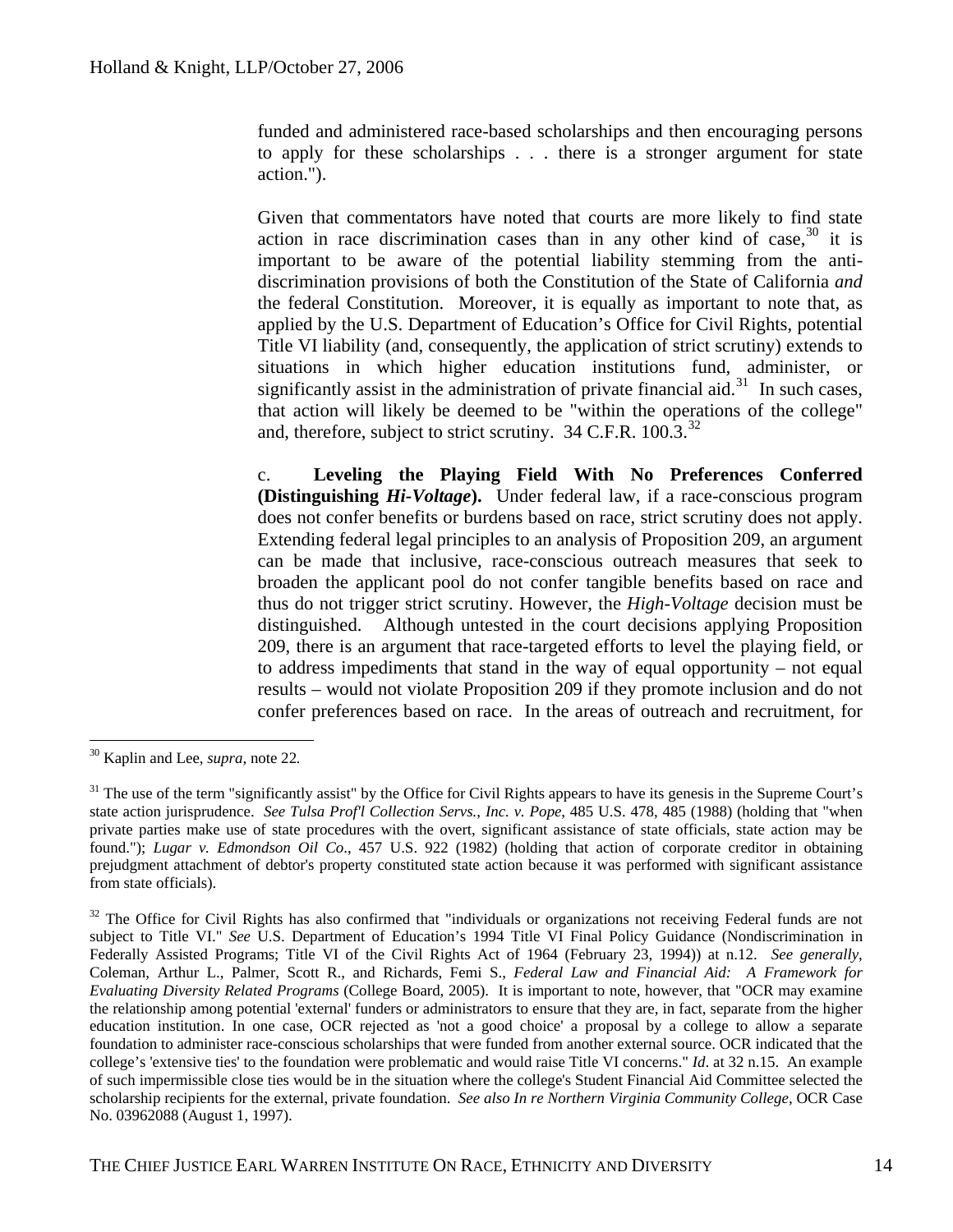<span id="page-16-0"></span>example, special efforts might be made to target information to minority communities on the basis that these communities have unequal access to this information and that has resulted in lower application rates from students in these communities. Properly understood, these efforts would not confer any benefits based on race, but would be part of a broader outreach and recruitment program that reaches students of all races and would be designed to ensure that the program as a whole is equitable and does not, in effect, limit opportunities based on race. There are promising arguments to distinguish racially targeted outreach in this context from the holding in *High-Voltage*, which involved government-mandated, targeted outreach directed to minority and women subcontractors to achieve "quota-like" prescribed percentage goals.<sup>[33](#page-16-0)</sup> Similarly, in the admissions process, an argument might be made in support of a separate review process for new immigrant students in order to bring appropriate expertise to bear on a holistic review of these applicants. (Note that an independent ground for supporting such a process would be that, if it is discrimination at all, it is based on geography and not national origin.) Providing this process would not be designed to confer a benefit or preference on these students; rather, it would be designed to ensure that they have an equal opportunity to be considered.

Several recent decisions by California courts relating to the consideration of race in student assignments at the elementary and secondary levels, read together, arguably support this interpretation of Proposition 209. In *Crawford v. Huntington Beach Union High School District*, [34](#page-16-0) the California Court of Appeals for the Fourth District invalidated under Proposition 209 a district transfer policy that prohibited a white student from transferring from the one "ethnically isolated" high school in the district until another white student transferred in and prohibited a non-white student from transferring into the high

<sup>&</sup>lt;sup>33</sup> Federal cases are somewhat divided on the permissibility of race-targeted outreach under federal non-discrimination law. On the one hand, several federal courts have ruled that strict scrutiny principles do not apply to race- or ethnicity-conscious recruiting and outreach programs *so long as* those programs do not confer tangible benefits upon individuals based on their race or national origin, to the exclusion of other individuals. In these situations, federal courts have upheld such programs against charges of illegal discrimination, frequently characterizing such race-conscious measures as "inclusive" (and, in effect, race-neutral) rather than "exclusive." In an admissions context, for example, one federal district court stated that "racial classifications 'that serve to broaden a pool of qualified applicants and to encourage equal opportunity' " that do not confer a benefit or impose a burden "do not implicate the Equal Protection Clause." *Weser v. Glen*, 190 F. Supp. 2d 384 (E.D.N.Y. 2002), *aff'd*, 41 Fed Appx. 521 (2002). Expanding on this principle in a fair housing marketing challenge, another district court reasoned that while the recruitment of minority applicants might be "race-conscious," that action standing alone—would not constitute a "preference" within the meaning of federal authorities on the subject. It stated: "The crucial distinction is between expanding the applicant pool and actually selecting from that pool. Expanding the pool is an inclusive act. Exclusion [based on race]…can only occur at the selection stage." *Raso v. Lago*, 135 F.3d 11 (1st Cir. 1998), *cert. denied*, 525 U.S. 811 (1998). By contrast, a number of federal courts addressing recruitment and outreach programs have ruled that government rules that compel certain race-conscious actions in the context of limited resources of parties subject to those rules, that result in more limited information being provided to certain (non-targeted) parties based on race, or that influence ultimate selection decisions based on race are likely subject to strict scrutiny. *See generally*, Coleman, Arthur L., Palmer, Scott R., and Richards, Femi S., *Federal Law and Recruitment, Outreach, and Retention Programs: A Framework For Evaluating Diversity Related Programs* (College Board, In Press); See *also*, *Lutheran Church-Missouri Synod v. FCC*, 141 F.3d 344 (D.C. Cir. 1998); *MD/DC/DE Broadcasters Assn. v. FCC*, 236 F. 3d 13 (D.C. Cir. 2001), *cert. denied*, 534 U.S. 1113 (2002).<br><sup>34</sup> 98 Cal. App.4<sup>th</sup> 1275 (2002).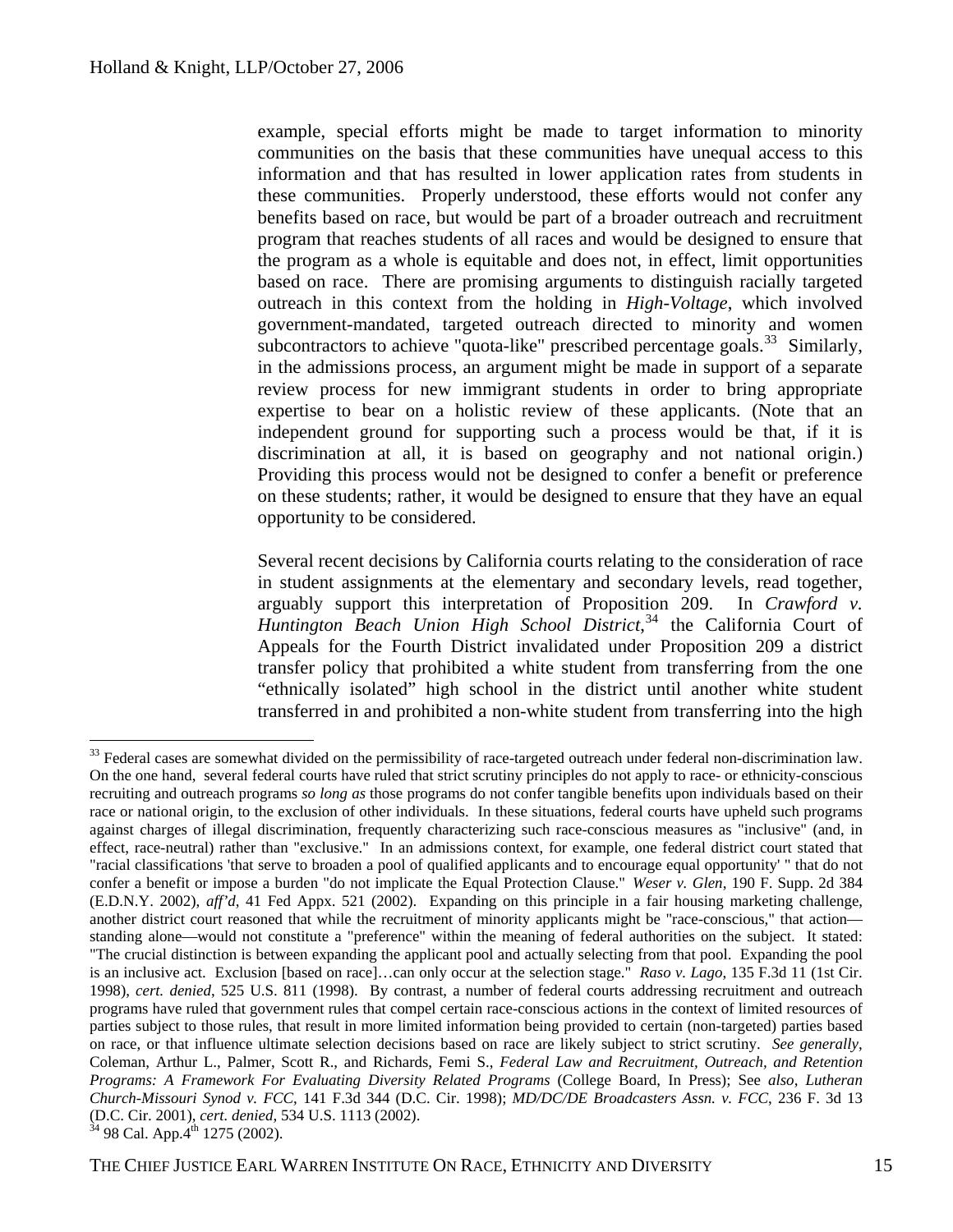<span id="page-17-0"></span>school until another non-white student transferred out of the school. The court ruled that this plan discriminated against individual students and conferred preferences for other individual students based solely on race, in violation of Proposition 209. By contrast, in *Avila v. Berkeley Unified School District,[35](#page-17-0)* the Superior Court for Alameda County upheld a district voluntary desegregation plan that provided for controlled choice of schools by all students, with racial impact at the grade within the school compared to racial composition at the grade in the district as a whole as one of several factors to be taken into account by the district in assigning students among their three school choices. In addition to holding that districts have an obligation under the California Constitution to alleviate school segregation regardless of its cause, and that Proposition 209 should be read in harmony with this obligation, the court held that, unlike the plan in the *Huntington* case, Berkeley's plan did not establish preferences solely on the basis of race, nor did it favor one race over the other, but merely considered race and ethnicity as one of several factors to achieve desegregated schools for all students. More recently, in an unpublished opinion, the Superior Court for Orange County, in *Neighborhood Schools for Our Kids v. Capistrano,[36](#page-17-0)* ruled that a race-conscious policy providing for the district to review school attendance boundaries, taking into account racial and ethnic balance, among other factors, did not necessarily discriminate or grant preferences based on race in violation of Proposition 209. The court expressly contrasted the policy to that addressed in the *Huntington* case. However, it went on to hold that a specific plan adopted by the district facially violated Proposition 209 by limiting minority enrollment at each school to no more than 35%, effectively discriminating based on race.

It is unclear whether these elementary and secondary level decisions are reconcilable with each other and how these issues will play out in any future litigation in this area under Proposition 209. However, read together, these cases seem to stand for the proposition that Proposition 209 does not bar race conscious policies that benefit all students if they do not establish individual preferences based on race.

<sup>35 2004</sup> WL 793295 (Cal. Superior 2004).

<sup>36</sup> Case Number 05CC07288, Department C4

THE CHIEF JUSTICE EARL WARREN INSTITUTE ON RACE. ETHNICITY AND DIVERSITY 16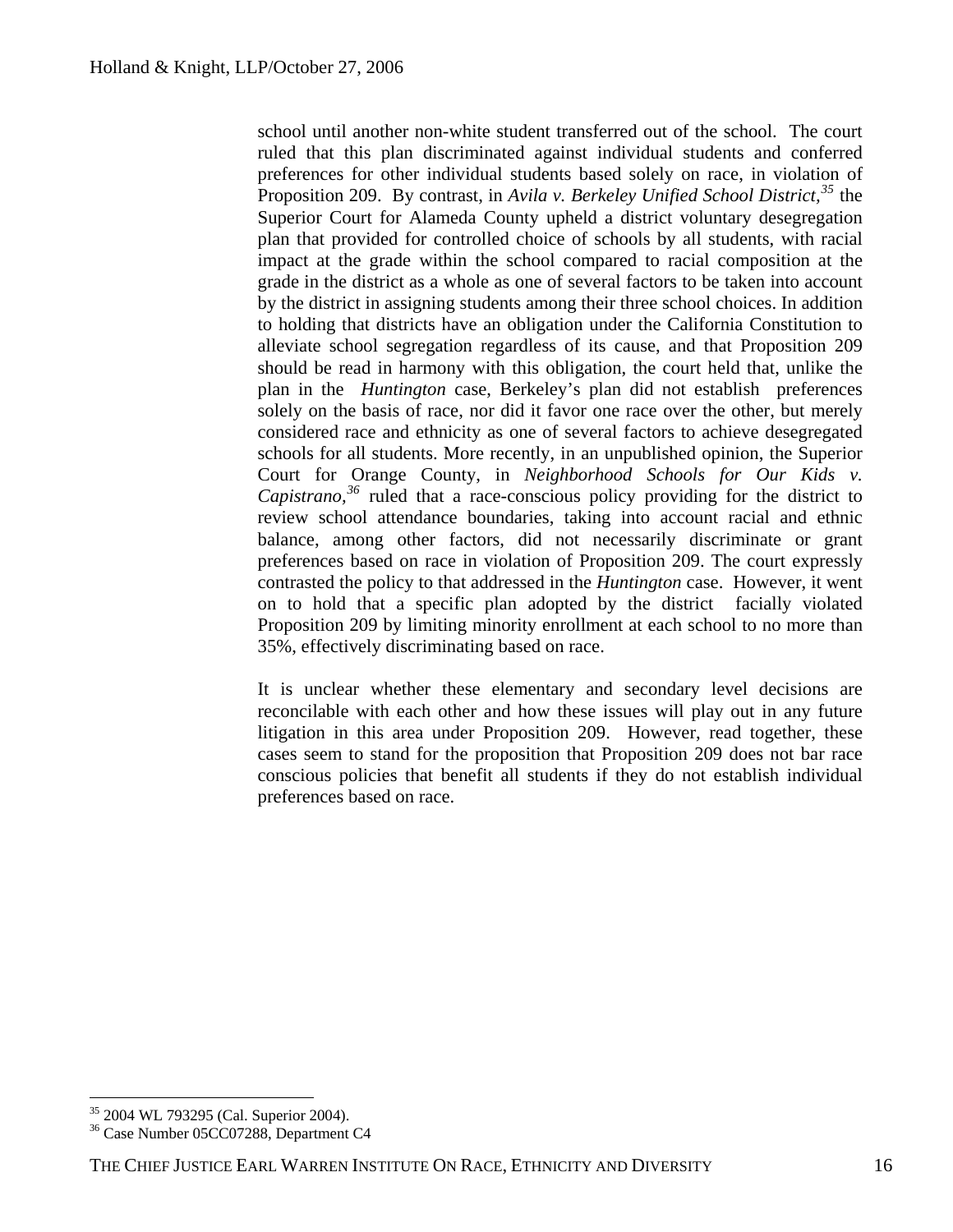#### **SUMMARY OF KEY CASES REGARDING PROPOSITION 209**

- *Coalition for Economic Equity v. Wilson*, 122 F.3d 692 (9th Cir. 1997), cert. denied 522 U.S. 963 (1997). In *Wilson*, a coalition representing the interests of women and minorities filed suit against Governor Pete Wilson and Attorney General Daniel Lungren facially challenging Proposition 209 on the grounds that it violated the Equal Protection Clause. The district court issued a preliminary injunction preventing the implementation of Proposition 209, holding that it "restructure[d] the political process to the detriment of the interests of minorities and women." The Ninth Circuit reversed the trial court, holding that Proposition 209 was not unconstitutional because it did not create any impermissible legislative classifications or restrict the rights of women and minorities. Furthermore, because women and minorities together constitute the state majority, they could not restructure the political process against themselves to effectively breach their Equal Protection rights.
- **Kidd v. State of California**, 62 Cal. App.  $4^{\text{th}}$  386 (1998). *Kidd* involved a challenge to the State Personnel Board ("SPB") policy known as "supplemental certification." Supplemental certification allowed minority and female applicants for positions in state civil service to be considered for employment even though they did not place in the top three ranks of a list of eligible candidates as required of all other applicants. The California Third District Court of Appeal found that the practice of "supplemental certification" violated Proposition 209 and the merit principle embodied in the California Constitution.
- *Hi-Voltage Wire Works, Inc. v. City of San Jose, 24 Cal. 4<sup>th</sup> 537 (2000). In <i>Hi-Voltage*, the California Supreme Court was asked to decide whether San Jose's program requiring contractors bidding on city projects to utilize a specific percentage of minority and women subcontractors or document efforts to include such subcontractors violated Proposition 209. The court held that the program violated Proposition 209 since the outreach plan required subcontractors to treat MBE/WBE subcontractors more advantageously by providing them notice of bidding opportunities, soliciting their participation, and negotiating for their services – none of which was required for non-MBE's/WBE's. The court also held that Proposition 209 did not require the city to violate any federal statutory or constitutional provision since a state is always allowed to provide its citizens with greater protection against discrimination than federal law provides.
- ▶ *Connerly v. State Personnel Board*, 92 Cal. App. 4<sup>th</sup> 16 (2001). In *Connerly*, the California Third District Court of Appeal unanimously invalidated five California laws under Proposition 209. The statutes pertained to racial classifications and preferences in state contracting, state civil service, the sale of state bonds, the California Lottery, and the 108-campus community college system. Reversing a lower court decision, the Court of Appeal struck down preferences in the form of goals, timetables, and other "schemes" that treat persons differently on the basis of race or gender. The court also held that the collection and reporting of data concerning the participation of minorities and women in government programs did not violate equal protection principles or Proposition 209.
- *Los Angeles County Professional Peace Officers Association (PPOA) v. County of Los Angeles*, 2002 Cal. App. Unpub. LEXIS 5596 (2002). The Los Angeles County Professional Peace Officers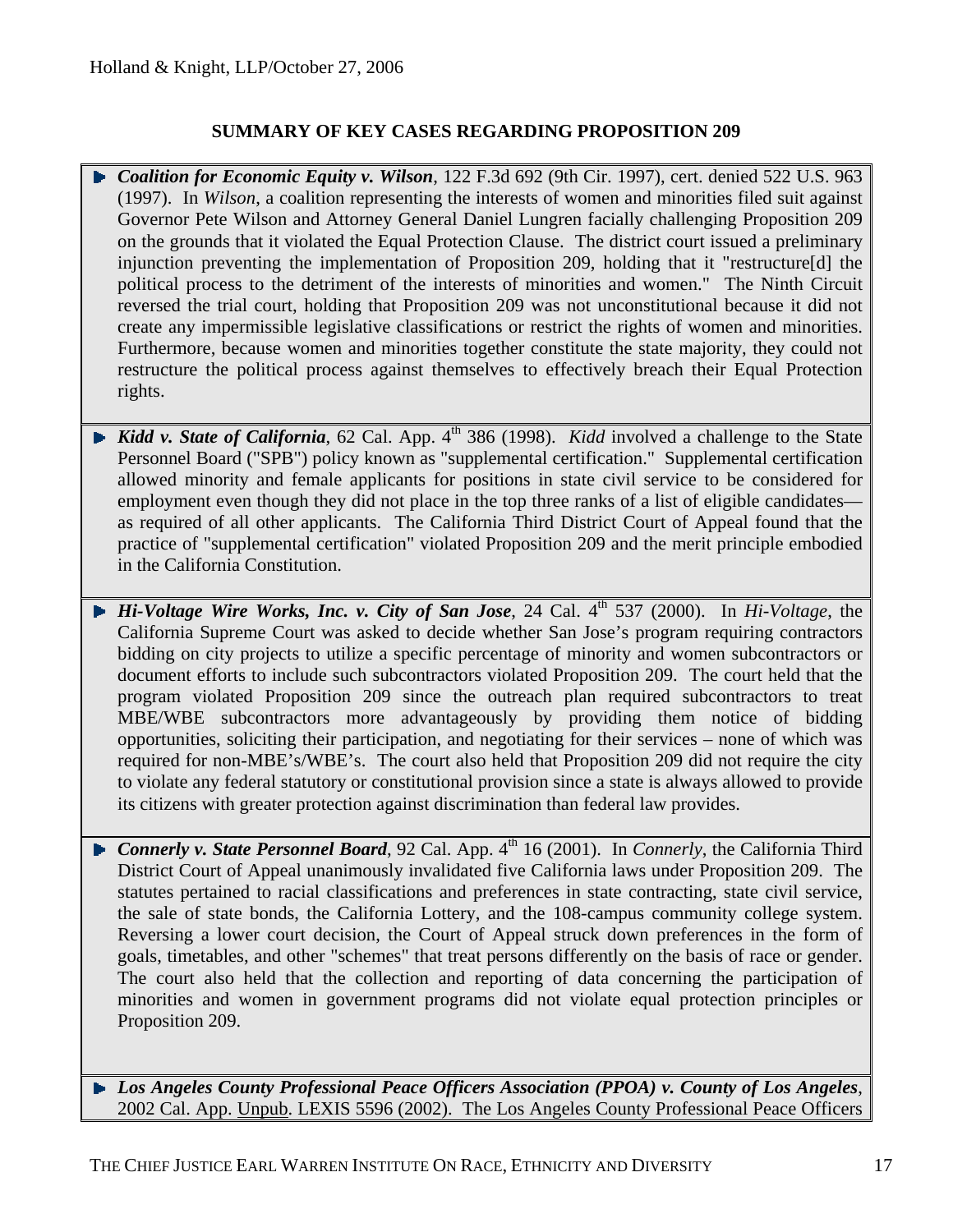Association alleged that the County of Los Angeles gave preferences to women and minority sergeants in making promotions to the rank of lieutenant in violation of Proposition 209. The trial court held that the evidence demonstrated that the sheriff "let it be known that he wanted diversity of race and gender in the Sheriff's Department and that some of the commanders might have been influenced by [the] Sheriff to favor minorities and women." Nevertheless, according to the trial court, no evidence was presented that demonstrated the existence of preferences in promotions based upon race or gender. The California Second District Court of Appeal affirmed the trial court's ruling, holding that the County's written policy on diversity did not establish a gender or race preference in the Sheriff's Department promotion process. Furthermore, the court stated that there was "nothing inconsistent between this Policy on Diversity and [Proposition 209]. Unlike specific programs or policies that have been found to violate [Proposition 209], the County's generalized Policy on Diversity [did] not either mandate preferential treatment or provide for racial or gender quotas or set asides."

- ► *C&C Construction, Inc. v. Sacramento Municipal Utility District*, 122 Cal. App. 4<sup>th</sup> 284 (2004). In *C&C Construction*, the Sacramento Municipal Utility District ("district") conceded that its affirmative action program that applied race-based "participation goals" and in some cases "evaluation credits" in its public contracting program discriminated in favor of women and minorities. The district argued, however, that its program fell within the exception of Proposition 209 for measures required to maintain eligibility for the receipt of federal funds. The California Third District Court of Appeal reviewed the federal regulations that required affirmative action to remediate past discrimination and noted that affirmative action could be either race-based or raceneutral. Therefore, the district could not impose race-based affirmative action without a showing that race-neutral measures were inadequate, and would result in loss of federal funds.
- *Coral Construction, Inc. v. City and County of San Francisco*, 116 Cal. App. 4th 6 (2004). In *Coral Construction*, the plaintiff construction company brought suit against the city and county of San Francisco, challenging the constitutionality of the city's Minority/Women/Local Business Utilization Ordinance under Proposition 209. The ordinance required city departments to give specified percentage discounts to bids submitted by certified minority business enterprises (MBE) woman business enterprises (WBE), local business enterprises, and joint ventures with appropriate levels of participation by these enterprises. In addition, bidders for certain types of prime city contracts had to demonstrate their good faith efforts to provide certified MBEs and WBEs an equal opportunity to compete for subcontracts. The city argued that Coral Construction did not have standing to challenge future enforcement of the Ordinance because Coral could not identify specific facts supporting its claim that the Ordinance would cause Coral to suffer a future injury that would be both (1) concrete and particularized, and (2) imminent." The California First District Court of Appeal remanded the case for further proceedings after finding that the controversy was sufficiently concrete and definite for a judicial determination. Moreover, the company was not required to identify a contract on which it intended to bid in the near future to demonstrate standing.
- *Hernandez v. Board of Education of Stockton Unified School District*, 126 Cal. App. 4th 1161 (2004). In *Hernandez,* a group of students, parents, and taxpayers ("Intervenors "), challenged an order from the Superior Court of San Joaquin County (California) that approved a settlement agreement in a school desegregation case upon a finding that respondent school district was no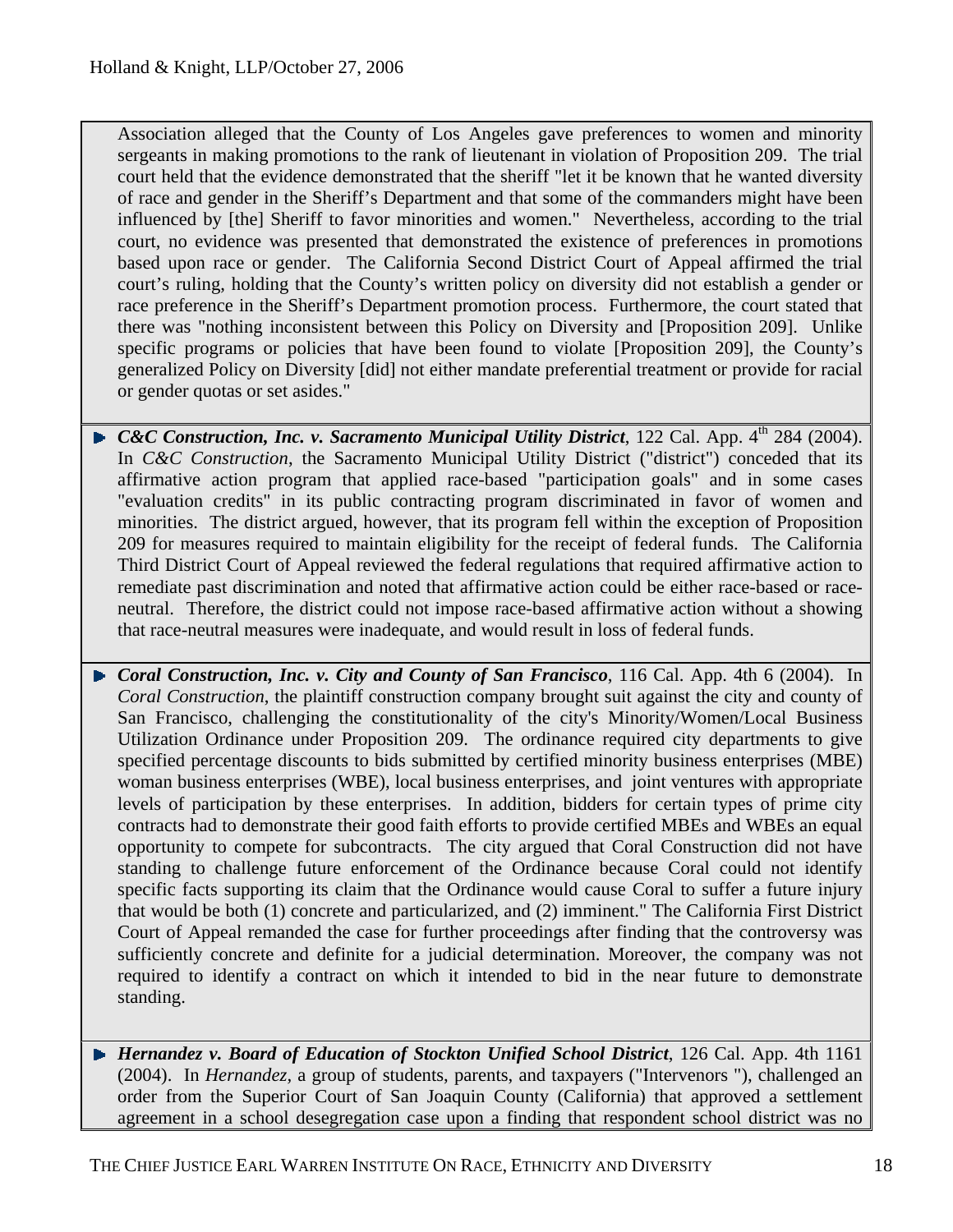longer segregated. The Intervenors also argued that the continued funding of the existing magnet schools without a current finding of discrimination was contrary to Proposition 209 and was a racebased preference. The California Third District Court of Appeal affirmed the trial court, holding that the continued funding of magnet schools after the dismissal of the school desegregation case did not constitute a preference or discrimination based upon race, within the meaning of Proposition 209, given that the Intervenors had failed to demonstrate how the school district discriminated against or granted preferential treatment on the basis of race in the decision to favor the magnet schools chosen in the settlement agreement to continue receiving public funds. Since the schools in question were no longer racially isolated minority schools (*i.e.,* the schools were racially balanced), the selection of one racially balanced school over another could not constitute a preference or discrimination based on race.

- **Parents Involved in Community Schools v. Seattle School District No. 1, 72 P. 3d 151 (2003).** In *Parents*, the Supreme Court of Washington was asked to decide whether the school district's use of a racial tie-breaker for school assignment purposes violated Initiative 200's prohibition against racial preferences. The court ruled that Seattle's "open choice" plan was race-neutral as it did not advance less qualified minority applicants over more qualified majority applicants. The court also distinguished I-200 from Proposition 209 in the following ways: (1) Proposition 209 was a constitutional amendment whereas I-200 was a statutory enactment; (2) Proposition 209 did not contain the same language as I-200, specifically *subsection 3* which states that "this section does not affect any law or governmental action that does not discriminate against, or grant preferential treatment to, any individual or group on the basis of race, sex, color, ethnicity, or national origin"; and (3) the official ballot statements for Proposition 209 and I-200 were also different, specifically the I-200 ballot language emphasized that "I-200 does not end all affirmative action programs…It prohibits only those programs that use race or gender to select a less qualified applicant over a more deserving applicant." In a subsequent proceeding, the Ninth Circuit invalidated the Seattle Plan, holding that Seattle's approach failed nearly every one of the "narrowly tailored" requirements enumerated in *Grutter* and *Gratz*. The Ninth Circuit held a rehearing *en banc* and reached a different result (*see* 426 F.33d 1162 (9<sup>th</sup> Cir. 2005). The Ninth Circuit found that the school district had compelling interests in the educational and social benefits of racial diversity and in avoiding racially-concentrated schools, and that the district's plan, including consideration of race as a "tiebreaker," was narrowly tailored to achieve those interests. The Supreme Court recently granted certiorari to review the case (*see* 126 S.Ct. 2351 (2006)).
- **F** Crawford v. Huntington Beach Union High School District, 98 Cal. App. 4<sup>th</sup> 1275 (2002). In *Crawford,* the California Court of Appeals for the Fourth District invalidated under Proposition 209 a district transfer policy that prohibited a white student from transferring from the one "ethnically isolated" high school in the district until another white student transferred in and prohibited a non-white student from transferring into the high school until another non-white student transferred out of the school. The court ruled that this plan discriminated against individual students and conferred preferences for other individual students based solely on race, in violation of Proposition 209. In response to the argument that a separate provision of the California Constitution required districts to take steps to reduce segregation, the court held that Proposition 209, as the later-enacted provision, controlled.
- *Avila v. Berkeley Unified School District,* 2004 WL 793295 (Cal. Superior 2004). The Superior Court for Alameda County, in *Avila*, upheld a district voluntary desegregation plan that provided for controlled choice of schools by all students, with racial impact at the school/grade compared to the district/grade as a whole as one of several factors to be taken into account by the district in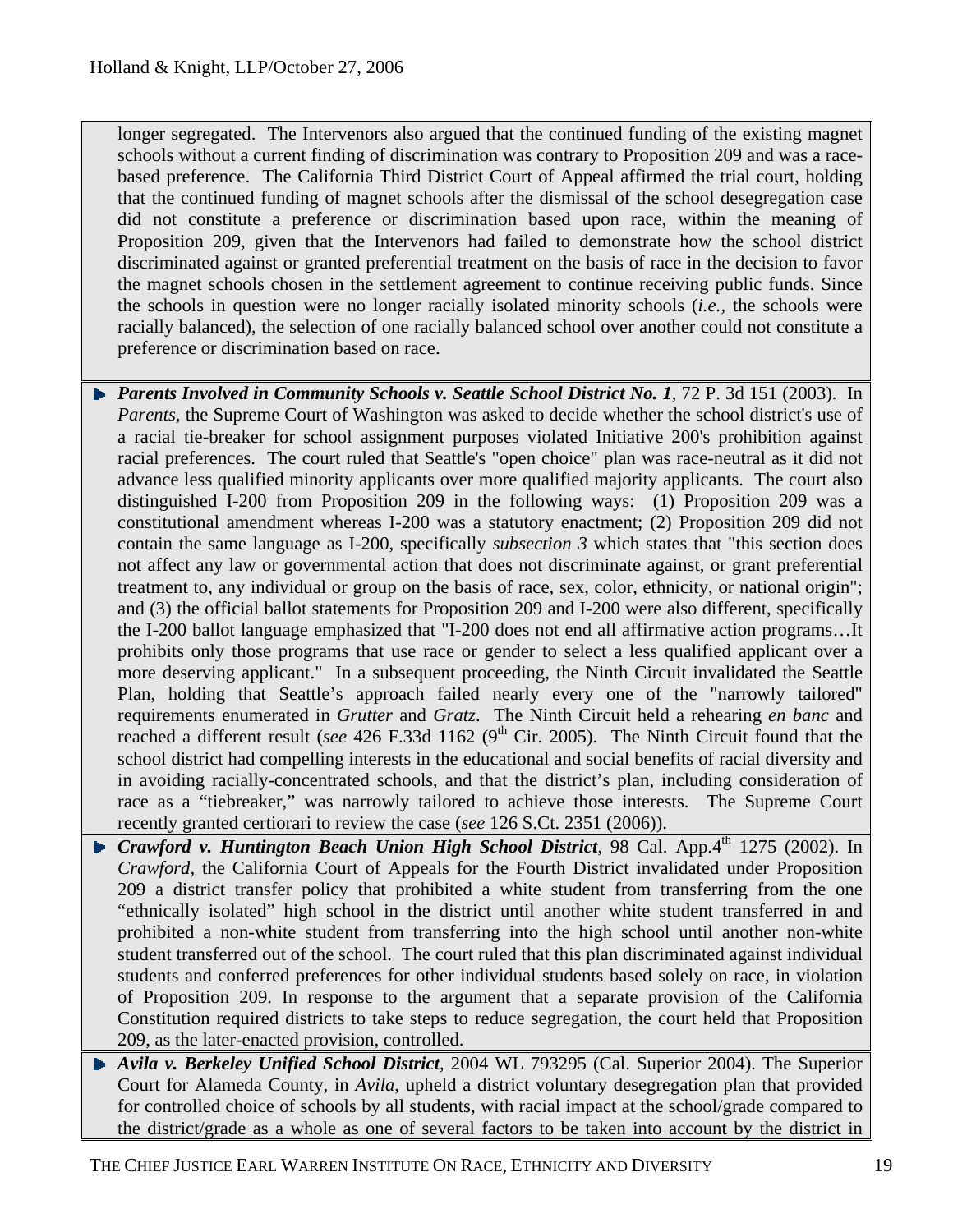assigning students among their three school choices. In addition to holding that districts have an obligation under the California Constitution to alleviate school segregation regardless of its cause, and that Proposition 209 should be read in harmony with this obligation, the court held that, unlike the plan in the *Huntington* case, Berkeley's plan did not establish preferences solely on the basis of race, nor did it favor one race over the other, but merely considered race and ethnicity as one of several factors to achieve desegregated schools for all students.

*Neighborhood Schools for Our Kids v. Capistrano,* The Superior Court for Orange County, in *Capistrano* (unpublished; case no. 05CC07288, Dept. C4), ruled that a race-conscious policy providing for the district to review school attendance boundaries, taking into account racial and ethnic balance, among other factors, did not necessarily discriminate or grant preferences based on race in violation of Proposition 209. The court expressly contrasted the policy to that addressed in the *Huntington* case. However, the court went on to hold that a specific plan adopted by the district did facially violate Proposition 209 by limiting minority enrollment at each school to no more than 35%, effectively discriminating based on race.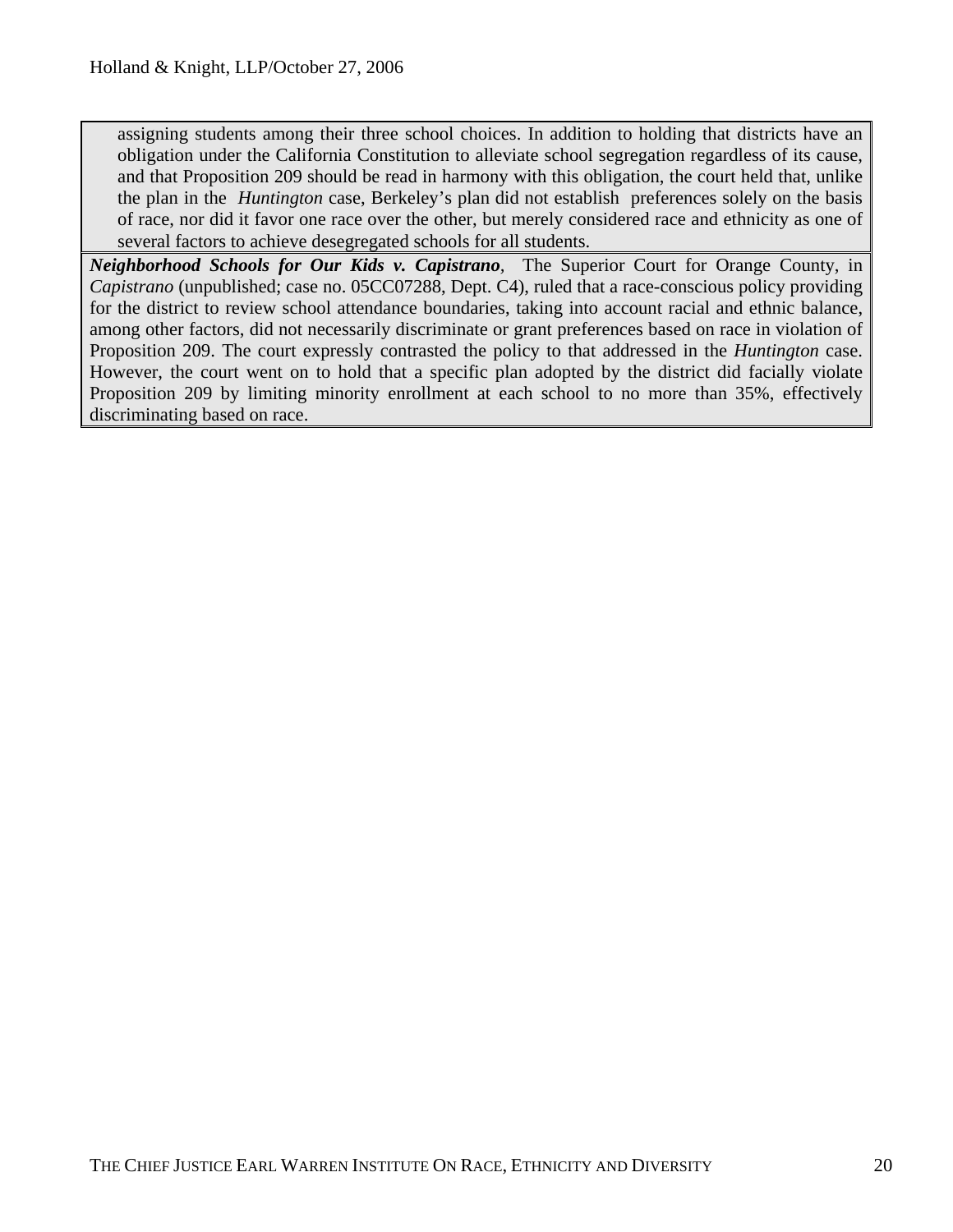#### **III. MATRIX OF DIVERSITY-RELATED PROGRAMS AND CRITERIA FOR EVALUATING LEGAL RISK**

Given the limits imposed by Proposition 209 on diversity-related policies and programs in the California public higher education context, the following matrix outlines a variety of approaches designed to promote the educational benefits of student diversity with a concomitant emphasis on appropriately balancing legal risk. The matrix provides a mechanism for capturing information related to discrete programs and practices. The horizontal axis outlines a range of programmatic categories for students (outreach/recruitment, admissions, financial aid, campus climate, and student support). The vertical axis contains categories of types of actions grouped by relative level of legal risk, ranging from data collection to facially race-based programs. Neither the categories of student related programs nor the criteria for evaluating legal risk are meant to be exhaustive. Rather, the matrix is designed to illustrate a method for compiling and evaluating discrete programs with a view toward informing institutional planning and policy development over time.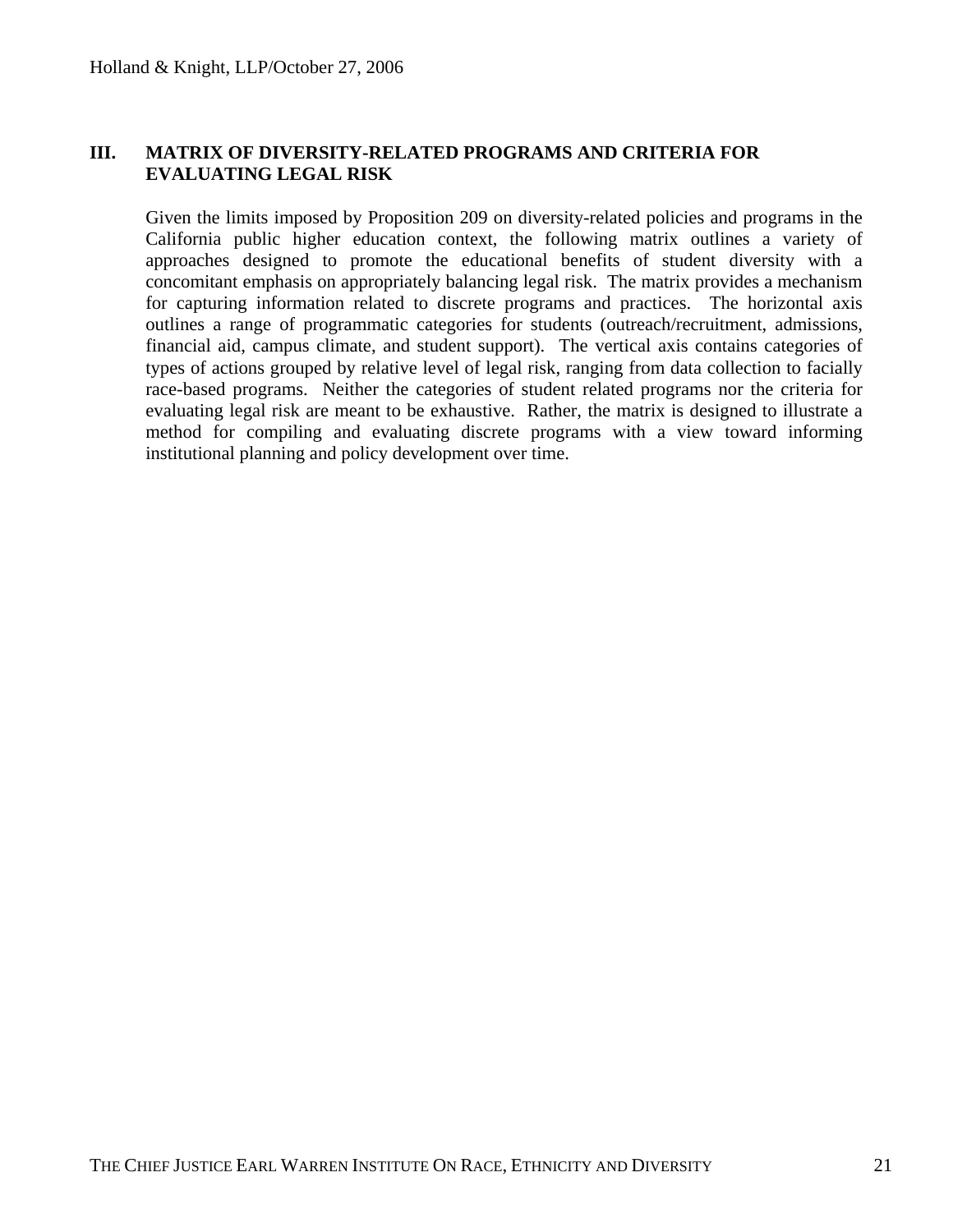| $\rightarrow$ Retention<br>Early Awareness $\triangleleft$                                                                                                                                                                          |                             |                   |                      |                                 |                        |  |
|-------------------------------------------------------------------------------------------------------------------------------------------------------------------------------------------------------------------------------------|-----------------------------|-------------------|----------------------|---------------------------------|------------------------|--|
|                                                                                                                                                                                                                                     | <b>Outreach/Recruitment</b> | <b>Admissions</b> | <b>Financial Aid</b> | <b>Campus</b><br><b>Climate</b> | <b>Student Support</b> |  |
| Category 1: Information<br><b>Data Collection</b><br><b>Values/Commitment</b><br>$\bullet$<br><b>Private Actors</b><br>$\bullet$<br><b>Category 2: Race-Neutral</b><br><b>Race-Neutral</b><br><b>Race -Neutral but</b><br>$\bullet$ |                             |                   |                      |                                 |                        |  |
| with Possible Racial<br><b>Intent (Proxy)</b><br>Category 3: Facially Race-                                                                                                                                                         |                             |                   |                      |                                 |                        |  |
| Conscious<br><b>Leveling the Playing</b><br>$\bullet$<br><b>Field Without</b><br><b>Preferences</b><br><b>Race-Conscious</b><br>$\bullet$<br><b>Actions</b>                                                                         |                             |                   |                      |                                 |                        |  |
|                                                                                                                                                                                                                                     | Decreasing<br>Increasing    |                   |                      |                                 |                        |  |

# **Categories of Student Related Programs**